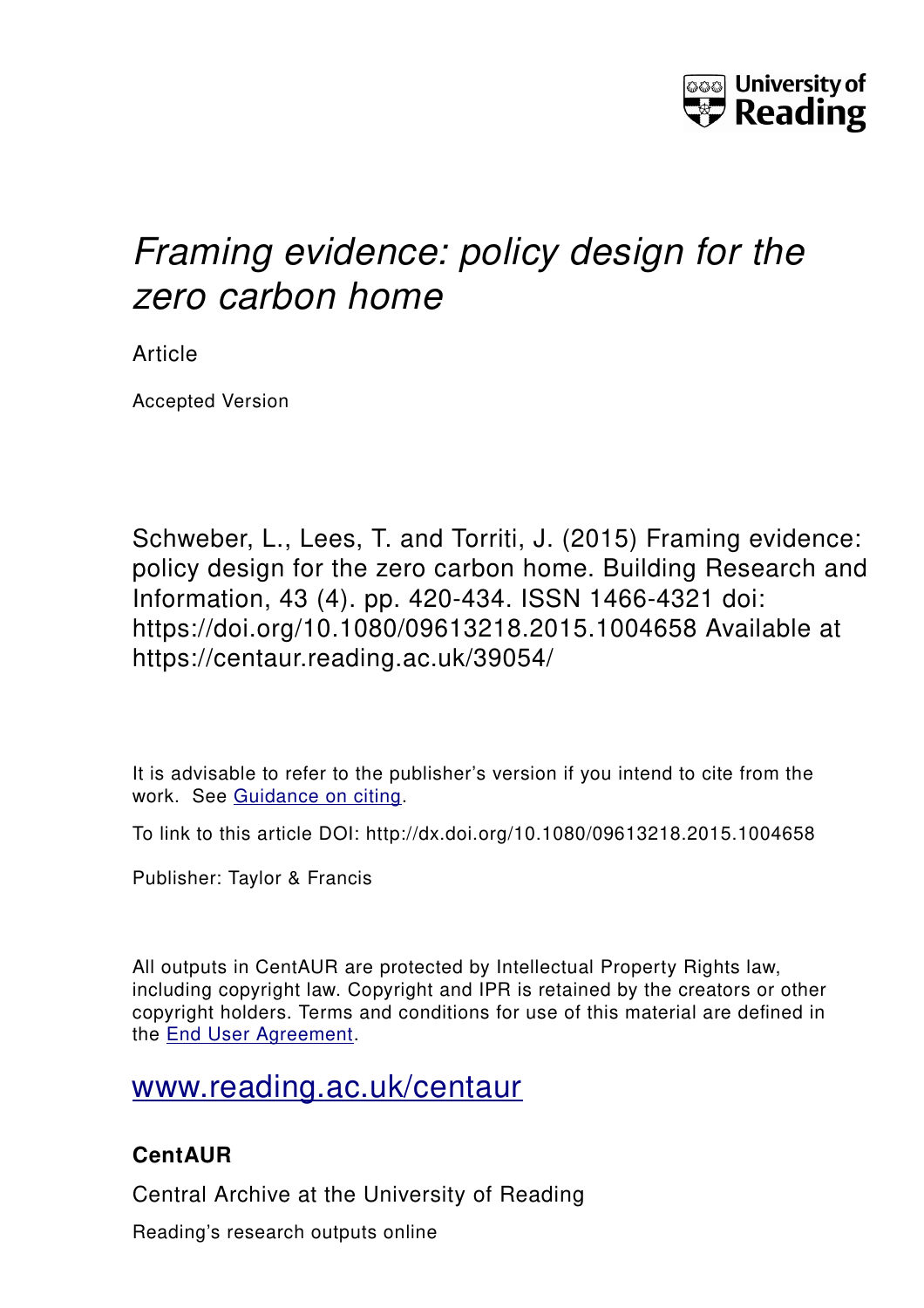**14BR0317v2 RL 23.12.14 RESEARCH Running title: Policy design for zero-carbon homes 41 pages, 2 tables, 2 figures Note to Cris: The Simmons (2015) reference has not been published yet, so the page range needs to be added by Carolyn when the issue is made up.**

#### **Framing evidence: policy design for the zero carbon home**

Libby Schweber, Tim Lees and Jacopo Torriti

School of Construction Management and Engineering, University of Reading, Whiteknights, PO Box 219, Reading, Berks, RG6 6AW, UK E-mails[: l.schweber@reading.ac.uk,](mailto:l.schweber@reading.ac.uk) [t.j.lees@reading.ac.uk, j.torriti@reading.ac.uk](mailto:H.Haroglu@kingston.ac.uk)

#### **Abstract**

In 2006 the UK government announced a move to zero carbon homes by 2016. The demand posed a major challenge to policy makers and construction professionals entailing a protracted process of policy design. The task of giving content to this target is used to explore the role of evidence in the policy process. Whereas much literature on policy and evidence treats evidence as an external input, independent of politics, this paper explores the ongoing mutual constitution of both. Drawing on theories of policy framing and the sociology of classification, the account follows the story of a policy for Zero Carbon Homes from the parameters and values used to specify the target. Particular attention is given to the role of Regulatory Impact Assessments (RIAs) and to the creation of a new policy venue, the Zero Carbon Hub. The analysis underlines the way in which the choices about how to model and measure the aims potentially transforms them, the importance of policy venues for transparency and the role of RIAs in the authorization of particular definitions. A more transparent, open approach to policy formulation is needed in which the *framing* of evidence is recognized as an integral part of the policy process.

**Keywords:** building regulations, energy policy, evidence-based policy, net-zero, policy design, policy formation, public policy, Regulatory Impact Assessments, zero-carbon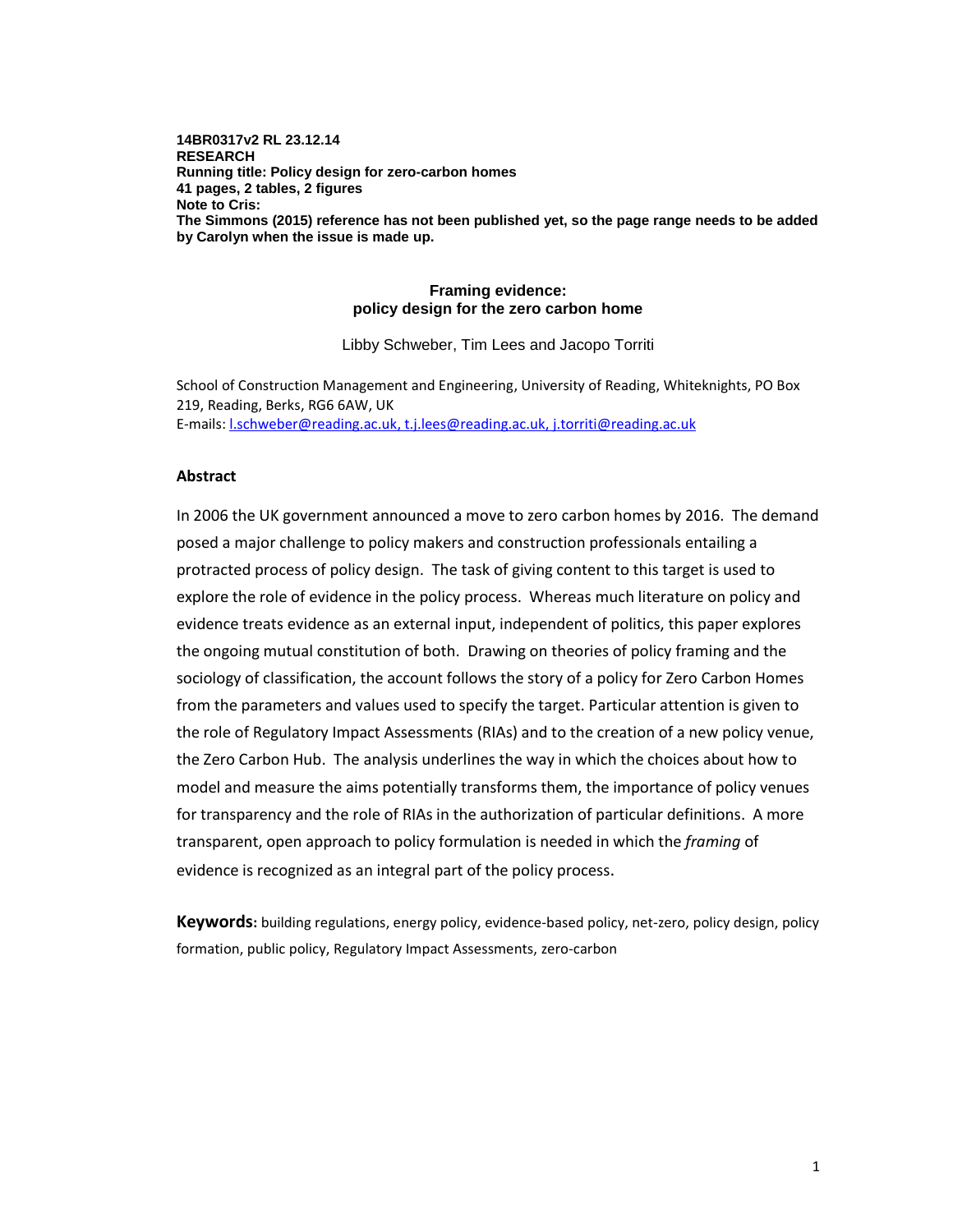# **INTRODUCTION**

The EU Directive 2002/91/EC on the energy performance of buildings called for the "the application of minimum requirements on the energy performance of new buildings"; a revision of the Directive in 2010 (Directive 2010/31/EU) stated that: "Member States should draw up national plans for increasing the number of nearly zero-energy buildings and regularly report such plans to the Commission." The demand was ambitious, but also extremely ambiguous. Since its introduction, member states have struggled to give content to the concept. In Britain, the focus has been on the formulation of a policy for 'zero carbon homes' from 2016.

This paper focuses on the process of 'translating' the UK target into a set of specific objectives. Whereas much of the literature on evidence and policy depicts evidence as an independent, external input, the case of Zero Carbon Homes (ZCHomes) challenges that image. In the case of ZCHomes, the production of evidence was both essential to the specification of policy objectives and publicly contested. To a certain extent, these features reflect the unconventional location of the policy process, as evidenced by its displacement from ministerial offices to a specially created organisation, the Zero Carbon Hub (ZCHub). But it also points to a more general feature of policy formulation.

From an empirical perspective, the case study poses the questions: "How did the definition of zero carbon homes shift over the course of the policy process?" and "How did the production of evidence contribute to the definition of the policy problem?" From a theoretical perspective, it challenges the tendency in the policy and Energy Construction literature to treat evidence as external and static at the point of use. In their place, it calls for a processual model of the relation between evidence and policy (see below), which pays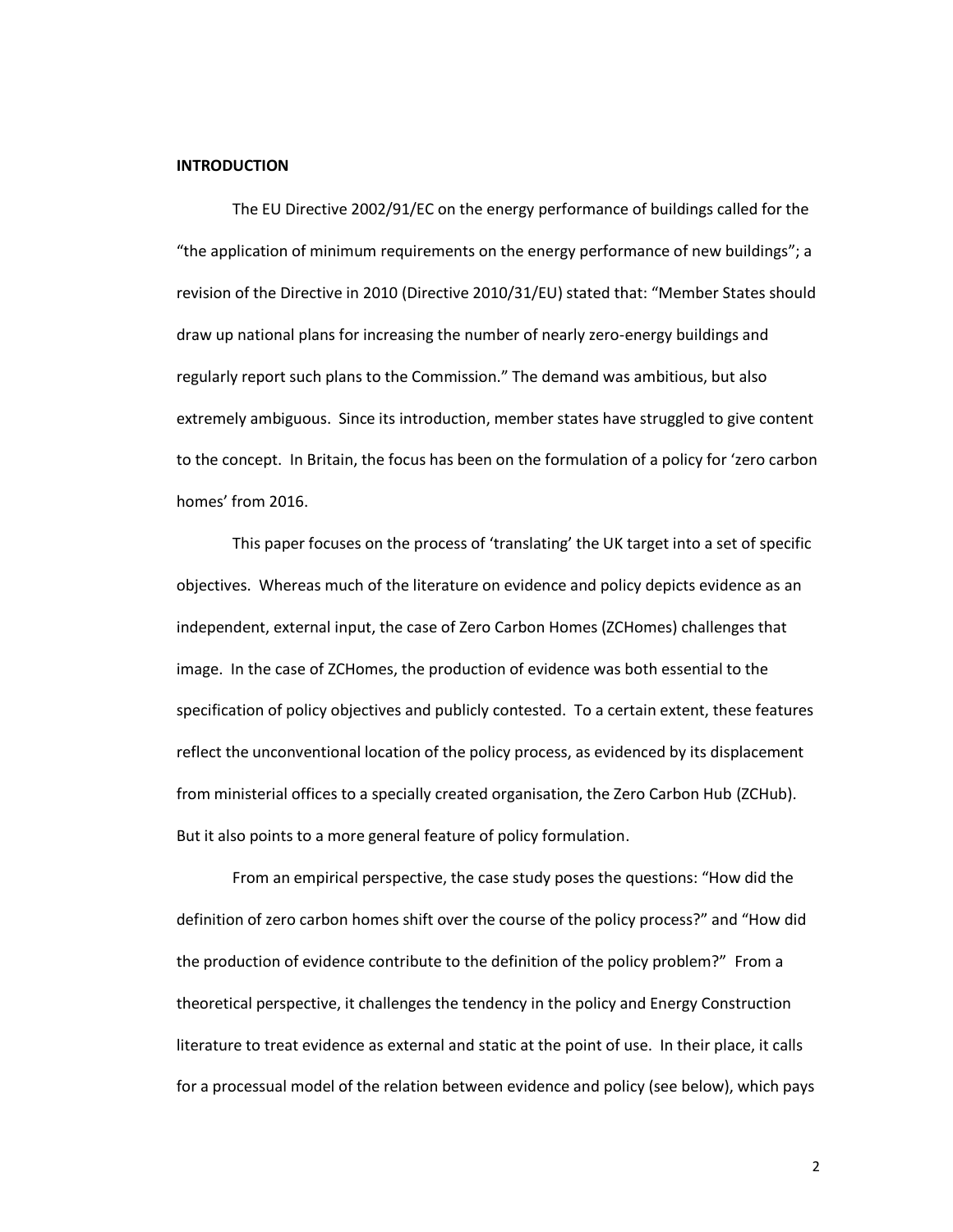attention both to the production of evidence and to the "back-and-forthness of policy decision making" [\(Monaghan, 2010, p.43\)](#page-40-0). In focusing on the content of the evidence, this paper complements studies of policy makers use of evidence once policies and associated evidence have been finalized (e.g. Simmons, 2015 in this special issue).

The discussion which follows treats the case of ZCHomes as an "extreme" case. The term comes from case study research and refers to instances of a social phenomenon which, while exceptional, may also provide lessons for other cases [\(Yin, 2009, p.49\)](#page-41-0). The distinctiveness of the policy for ZCHomes lies in the extent to which the initial aims were underspecified as well as in the break with the usual policy process. The paper begins with a very brief overview of the literature on evidence and policy and the two theories, policy framing and the sociology of classifications, which inform the analysis. This is followed by an account of the specification of the concept of ZCHomes, with a focus on the mutual constitution of policy objectives and evidence over time. The paper concludes with lessons for policy making and research into evidence and policy.

#### **LITERATURE REVIEW**

#### **Evidence and Policy**

Much of the current research on evidence and policy positions the topic in the current political drive for evidence-based policy research (EBPR). This is evident both in political calls for evidence based policy and in trans-national and national requirements for Regulatory Impact Assessments (RIAs). In the UK, Tony Blair (Prime Minister 1997 - 2007) promised to modernize the policy process, privileging 'what works'; while David Cameron (Prime Minister 2010 - 2015) has called for a professionalization of the public sector, using evidence to make it a leaner, more efficient operation [\(Botterill & Hindmoor, 2012;](#page-39-0)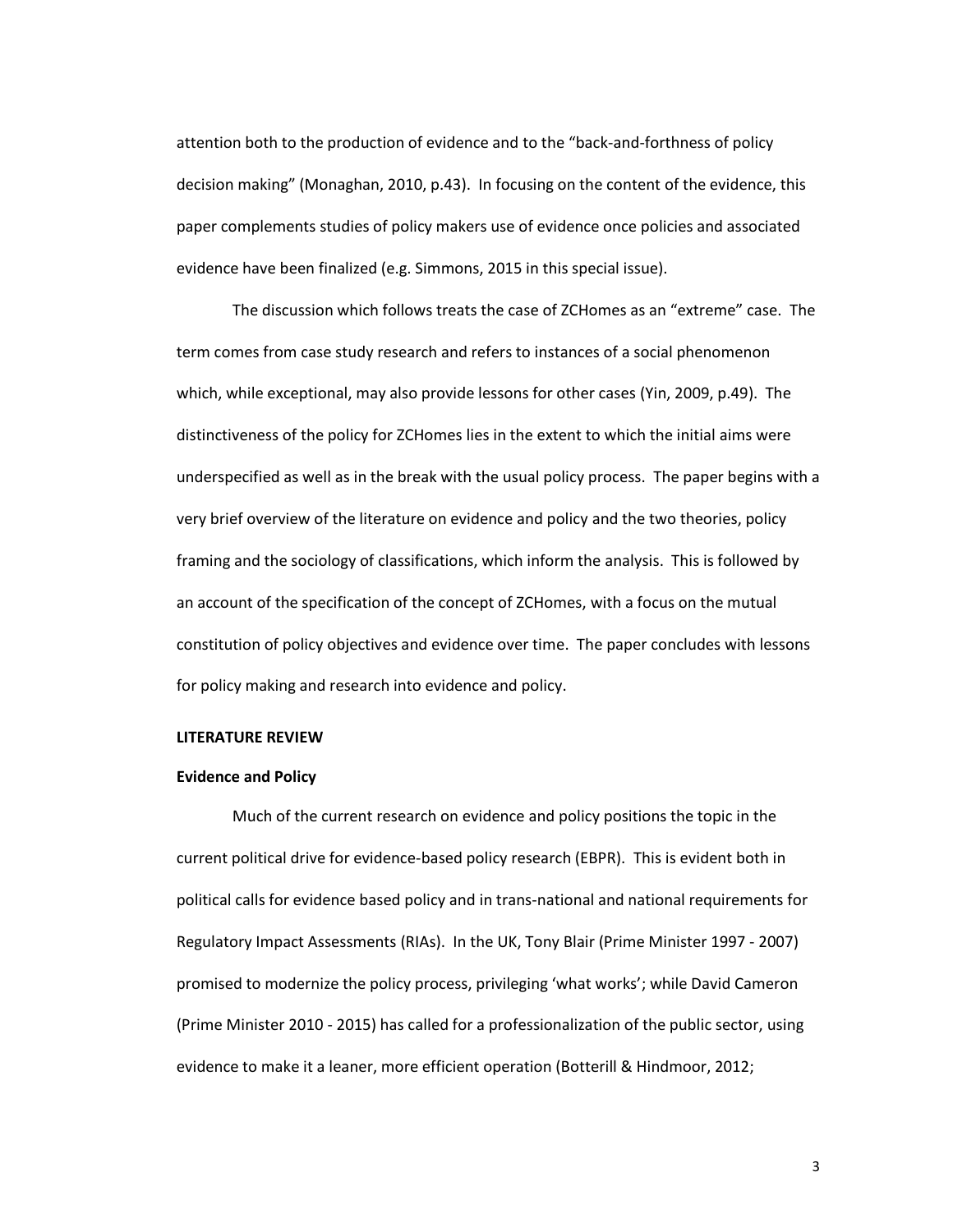[Hallsworth, Parker, & Rutter, 2011\)](#page-40-1). In parallel, the European Commission and many Western governments have mandated the use of RIA's in the formulation of all new policies. Key markers include: US President Ronald Reagan's executive order 12291 in 1981, the European Commission First Impact Assessment Guidelines in 2003 and the UK's implementation of new Impact Assessment guidelines in 2007. Organizationally, EBPR has been supported by the creation of formal networks, research institutes, corporate research groups, foundations and governmental organisations [\(Lenihan, 2013\)](#page-40-2).

A number of features characterise political and academic discussions of EPBR. These include: 1. the depiction of evidence as radically distinct from politics, 2. the treatment of evidence as static information which can be adopted or rejected and 3, an almost wistful aspiration to transform policy making into an apolitical rational decision making process and a concurrent acknowledgement that it is not. As Ezrahi [\(1990\)](#page-39-1) and Porter [\(1995\)](#page-40-3) have shown, these assumptions can be traced back to an Enlightenment model of politics and are essential to the promise of evidence and data to produce 'better policies'. They can be seen in the linear models of policy development which populate official policy prescriptions [\(see, for example, the ROAMEF cycle in the UK Treasury's Green](#page-39-2)  [Book, Grice, 2011/2003, p.3\)](#page-39-2). While this view of evidence has been widely criticized (e.g. [Dunlop, 2010;](#page-39-3) [Head, 2010;](#page-40-4) [Hertin, Turnpenny, et al., 2009\)](#page-40-5), it continues to inform the research agenda around policy and evidence in subtle ways. This can be seen in calls to improve the quality of data through new and improved methods and the implicit assumption that better knowledge will minimize the gap between policy and outcomes. Without contesting these claims, this paper argues that social and political factors are also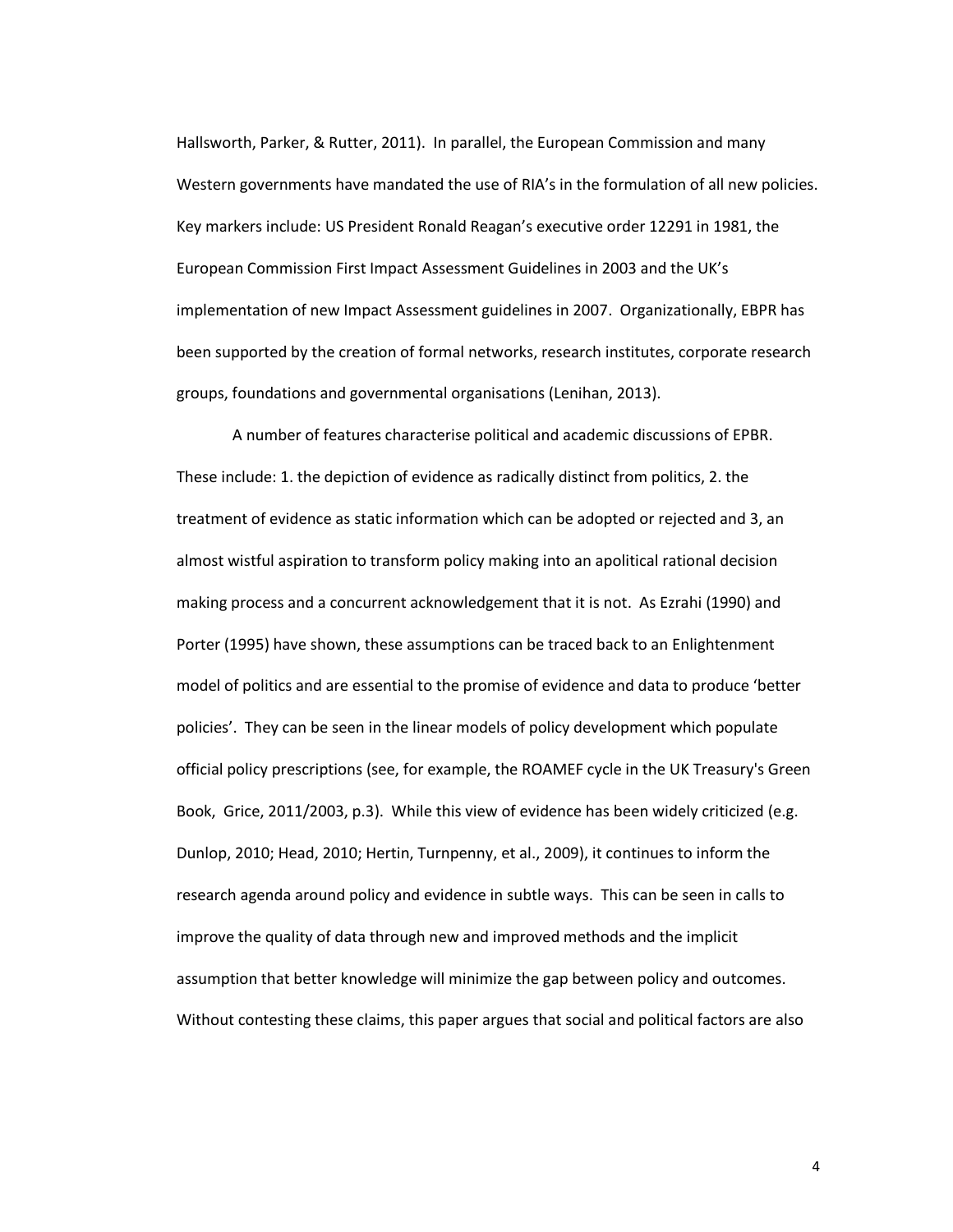always present and need to be taken into account in discussions of policies and initiatives for the built environment.

The contribution of 'processual models' to the analysis of evidence and policy lies in their potential to combine technical, social and political considerations in the study of both policy formulation and evidence production. This approach to the study of evidence and policy was suggested by Monhagan (2010) in his work on adversarial policies. In Monhagan's work, the term 'processual' draws attention to the way in which different types of evidence are or are not taken into account in the policy process. This study expands that focus to an examination of the co-production of evidence and policy definitions over time.

Before proceeding, it is helpful to say something about the concept of evidence, or rather policy evidence. Instead of treating evidence as information which is somehow more 'true' or less 'political' than other types of knowledge, this paper defines it as knowledge produced by a particular set of instruments deployed in a particular set of procedures. Evidence producing instruments and procedures include, amongst others, appraisals, assessments and consultations. This working definition limits the scope of the study to knowledge explicitly produced for a particular policy process (and to the scientific studies which it draws on). It expands the scope of the study from the use of information to the process of its production. In doing so, it shifts the question from: "How does evidence influence policy decisions?" to: "How does the production of evidence overlay and map onto the policy process?" As such it builds on the processual approach identified above, but expands it to include the production and content of the knowledge itself.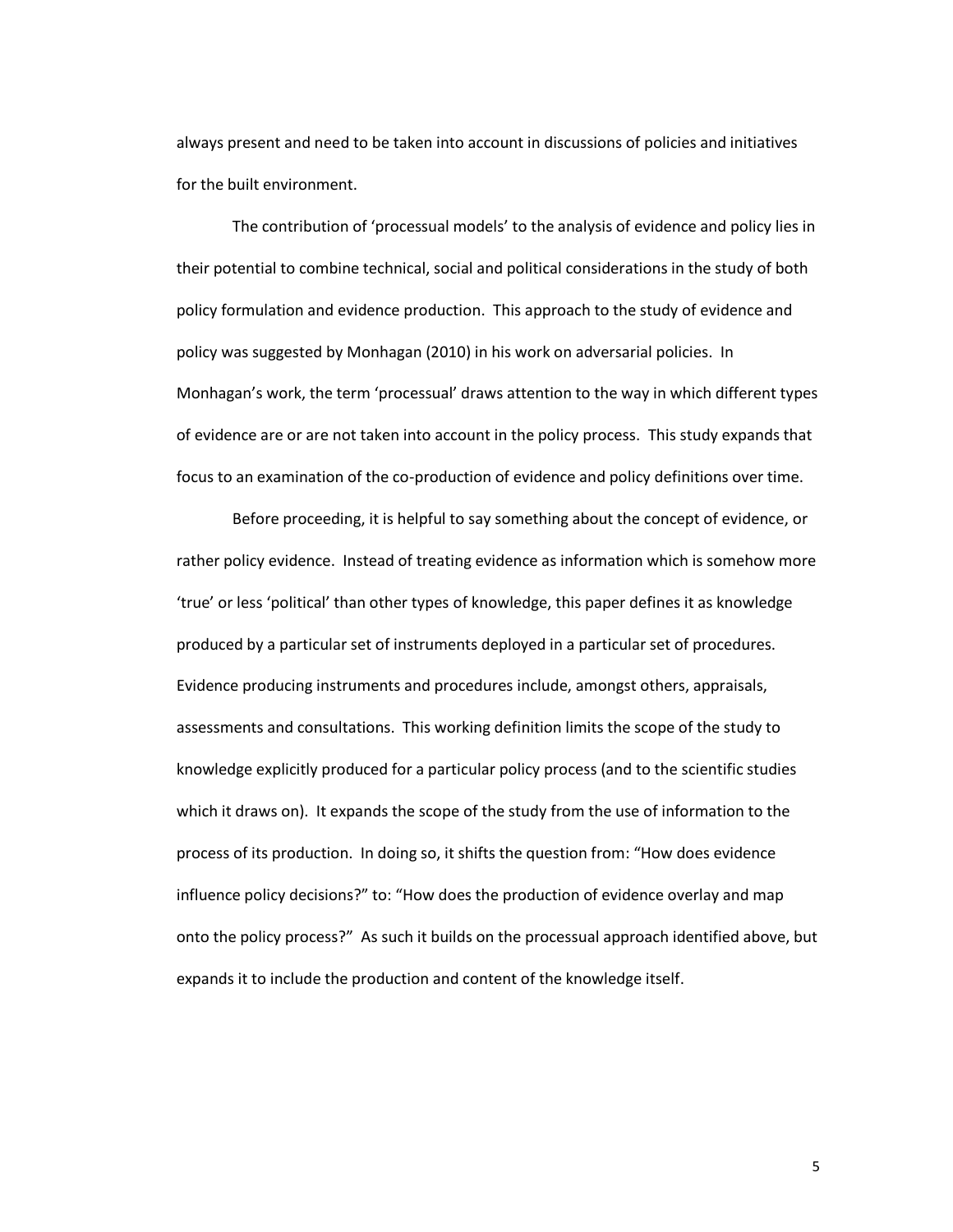#### **Framing and Classifications**

The analysis of the policy for Zero Carbon Homes which follows is informed by two related theoretical literatures: political science work on policy framing and sociology of science work on classifications and standards. The concept of 'policy frames' points to variations in the way that specific policy problems are defined and understood by different actors [\(Rein & Schön, 1996;](#page-41-1) [Schön & Rein, 1995\)](#page-41-2). The concept has mostly been used to analyse conflicts between actors in the policy process. Policy frames limit the range of options which different actors perceive and entertain. They provide the basis for alliances and coalitions; similarly they explain the failure of different actors to agree. For the purposes of this paper a focus on framing provides a different way to think about the relation of evidence and policy. Instead of focusing on how policy actors use (or fail to use) evidence to make decisions, it draws attention to the relation between the way in which policy problems are framed in relevant policy discussions and the way in which they are framed in policy evidence.

The topic of the framing of evidence is addressed by drawing on the sociology of classifications [\(Bowker & Star, 1999\)](#page-39-4). This branch of the sociology of science and technology has developed in the past fifteen years. Its relevance for this paper lies in the attention which it draws to the myriad of decisions which go into the production of data. These include decisions about what to measure as well as what units to use. Two points are relevant for this discussion. The first concerns the non-giveness or openness of those dimensions. Nothing about energy use dictates that it should be measured in terms physical units (kWh), carbon units (kgCO<sub>2</sub>e/m<sup>2</sup>/year) or weather-dependant spending (£/m<sup>2</sup>). Similarly, nothing about energy demand dictates that we should focus on individuals rather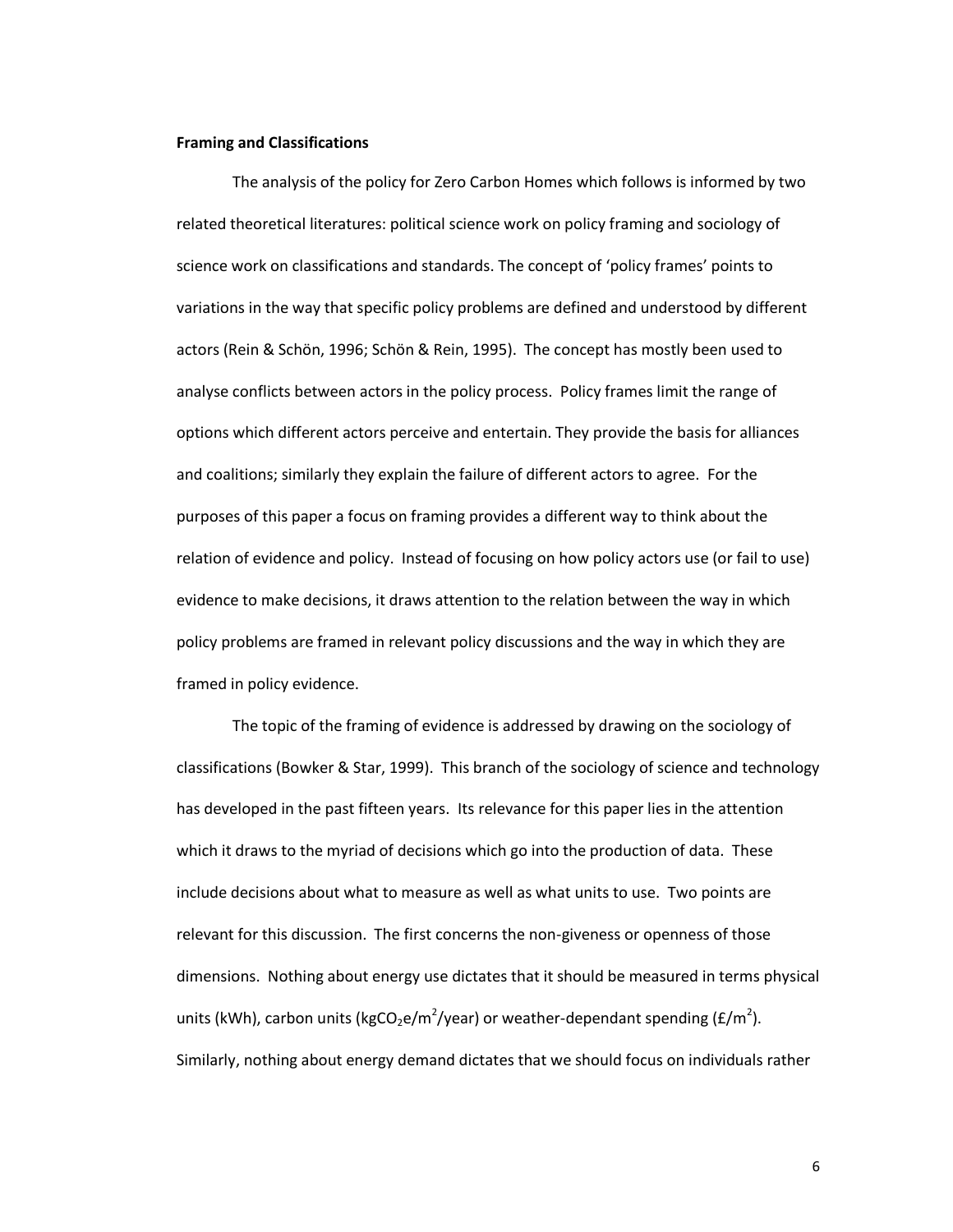than households or buildings or even neighbourhoods. The choices depend on the researcher's and policymaker's questions and goals as well as on the context in which the data is produced and the audiences for whom it is being developed. By extension, classifications never capture everything that is relevant about a particular object and they are subject to change.

The second point concerns the consequences of these choices. Classifications matter because they are associated with different behaviours or ways of acting. For example, UK local authorities treat planning applications differently depending on whether the buildings are designated Grade I, Grade II or unlisted - indicators of their cultural / architectural significances and level of statutory protection.

The analysis which follows traces the shifting definition of ZCHomes from the perspective of the categories which were used to specify the target. More specifically, it traces: the different parameters and values which were considered at different points in time, the issues which led to their proposal and adoption (or rejection) and their circulation across different venues and actors. The aim of the analysis is threefold. First, it provides a particular version of the development of the UK policy for ZCHomes. As for any set of events, there is a near infinite way of telling this story. The more detailed the account, the more complicated it appears. By focusing on the circulation of categories, the version presented herein offers a dynamic, yet schematic account. This perspective privileges the overlay of policy formulation and evidence production. As such, it necessarily sacrifices other important aspects. No claims are made about individual level motivations or understandings; nor does the account address the energy performance implications of different definitions of ZCHomes. The second aim of the story is to explore the contribution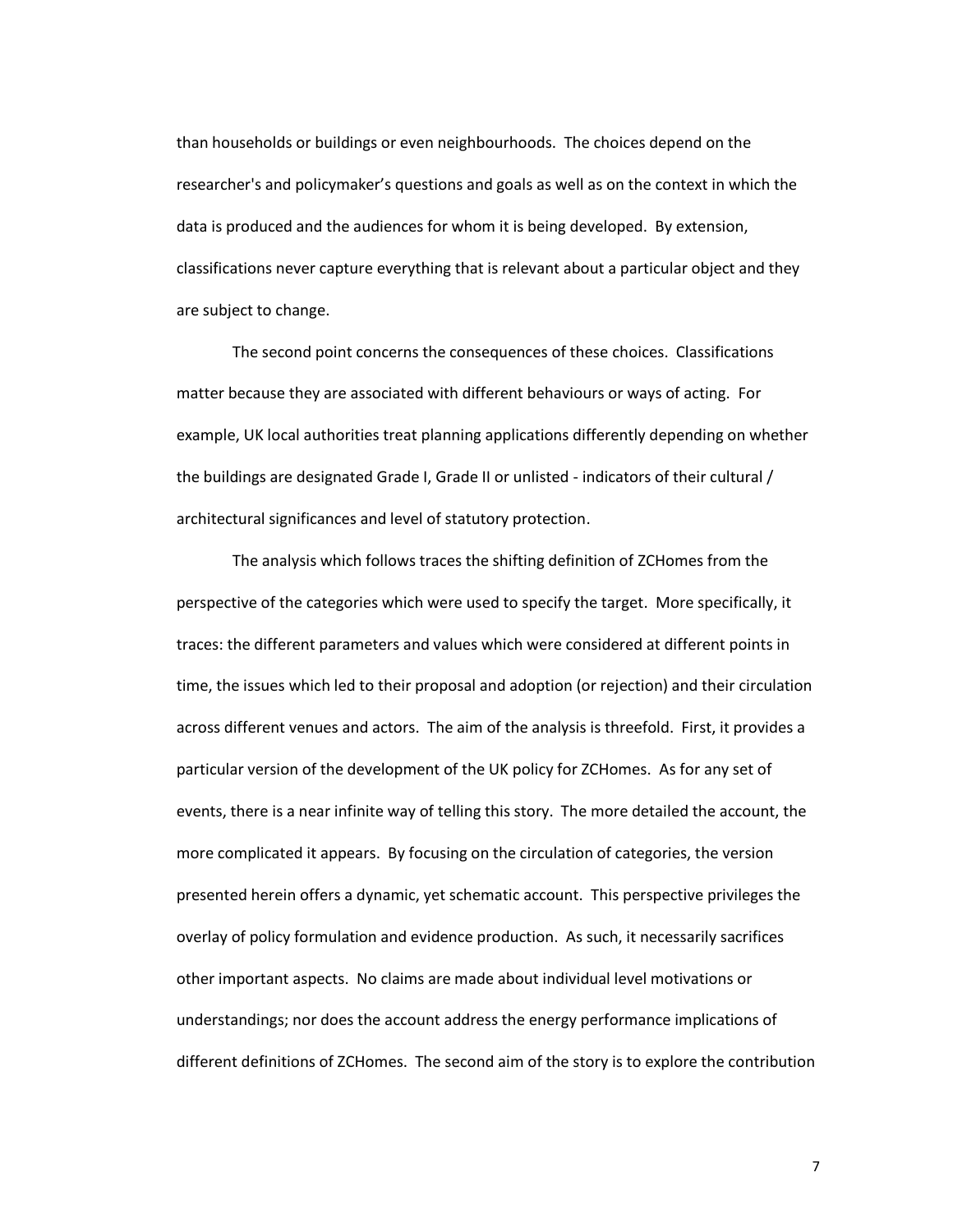of a processual model to current reflections on the relation between evidence and policy. Finally, the exceptional and experimental nature of the policy process in this case provides an opportunity to reflect on lessons for the future integration of policy making and evidence production.

#### **METHODS**

The research for this paper focuses on the overlay of three distinct but interrelated analytic levels. These include 1. the ongoing interaction between policy actors, interests, venues and instruments 2. the ongoing specification of policy aims and 3. the production of evidence which accompanied that policy design process. The first provides a basis to reflect on the specificity of the case, and thus the relevance of lessons for other cases. Following the social constructivist assumptions inherent in both theories, it also provides an initial insight into how and why certain categories came to dominate the framing of ZCHomes (although a full account would require additional research). The latter two serve to map the overlay of policy framing and associated categories in the policy and evidence processes.

Social constructivism is a phenomenological approach which begins from the assumption that existing arrangements are the product of past negotiations between people with different knowledge, interests and associated understandings [\(Berger &](#page-39-5)  [Luckmann, 1966\)](#page-39-5). In the literature on policy framing, this fundamental premise leads to a view of policy frames as the product of ongoing negotiations between actors with different interests. Moreover, it assumes that policy actors' understandings change as a result of engagement with one another. This position calls for a study of the way in which aims and objectives develop over the life of a policy (points one and two above) and the negotiations which produce those changes. Recently, research into the policy process has underlined the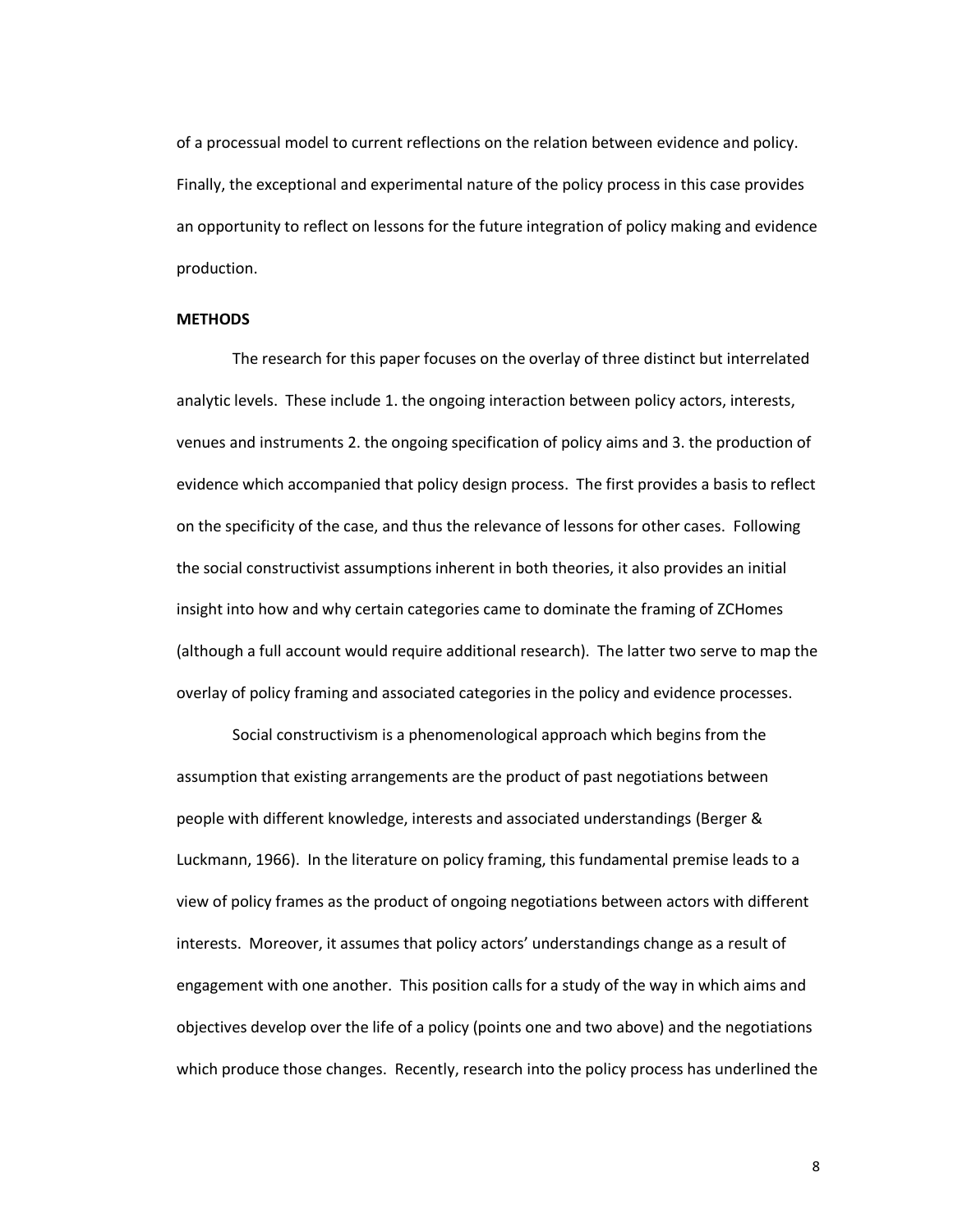role of venues in providing, or precluding, non-traditional actors access to the policy process [\(e.g. Kaunert & Léonard, 2012\)](#page-40-6). As the discussion which follows indicates, the creation of the Zero Carbon Hub involved a displacement of the policy process into a new type of venue, thus suggesting the relevance of this analytic concept.

The sociology of classification adds to this approach a particular interest in instruments and the classifications embedded within them. A central premise of this paper is that evidence producing tools, such as consultations and RIAs, play an important role in the introduction and legitimation of the parameters (classifications) which frame policy problems. Viewed from this perspective, policy tools provide a novel and potentially valuable way to study of policy formulation in particular and governance structures more generally [\(Hood & Margetts, 2007\)](#page-40-7).

The decision to focus on the development and circulation of formal classifications supports the use of documentary analysis. The approach is widely accepted in policy research (see, for example, [Harrington & Morgenstern, 2004;](#page-40-8) [Radaelli, 2005\)](#page-41-3); the key feature is the use of publicly available documents as *primary sources* to reconstruct social processes. In the course of the analysis documents (like other primary sources such as interview transcriptions or written observations) are subject to critical analysis and transformed into processed data. Within organization studies, research which relies on publicly available documents to analyse a particular event is sometimes referred to as 'organizational post mortem' research [\(Bryman & Bell, 2003;](#page-39-6) [Orton, 1997\)](#page-40-9).

While documents are often combined with other types of data, they can also be used on their own. This use is particularly appropriate in historical research and in studies which focus on public and thus visible processes and outcomes. In the case of the UK policy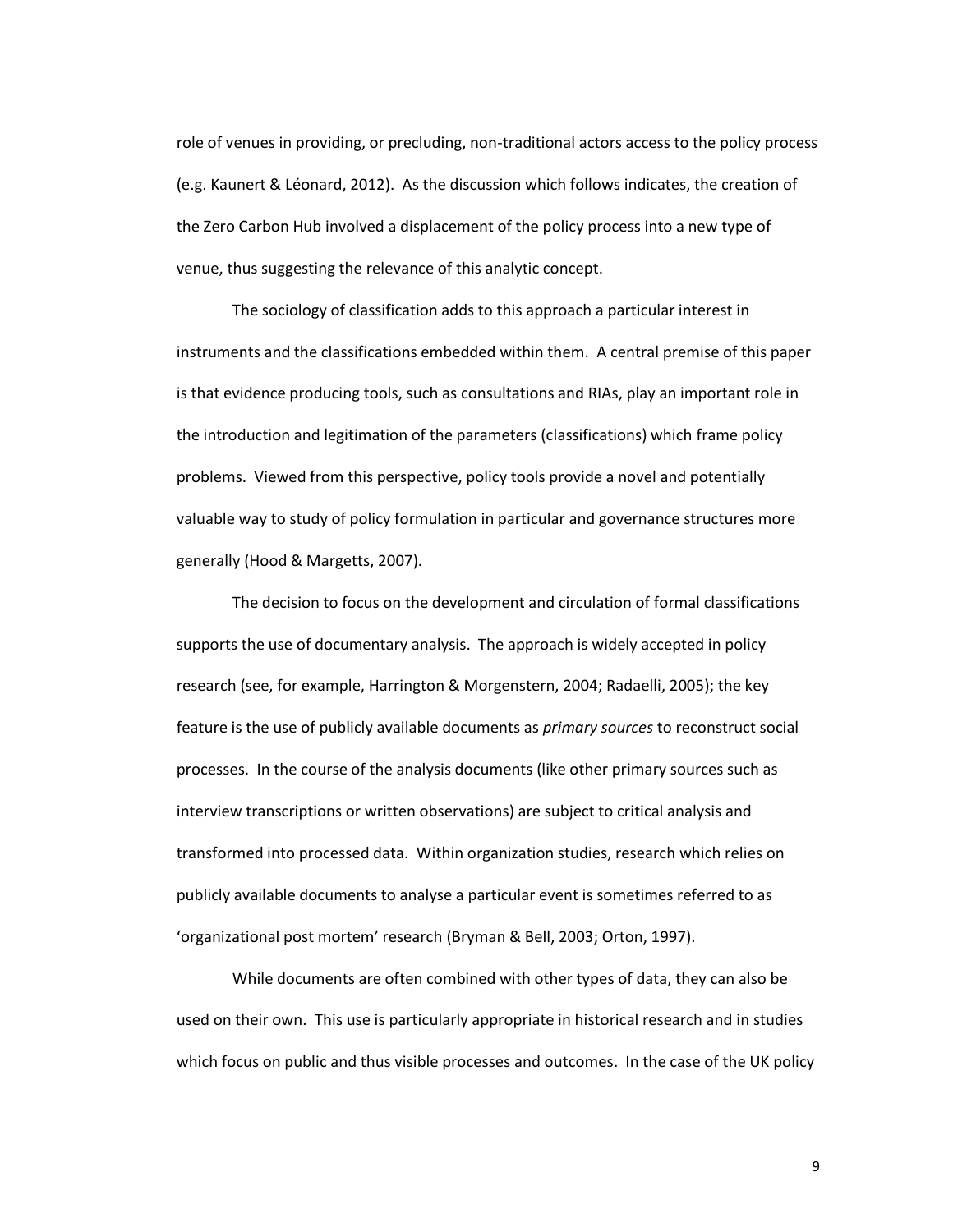for ZCHomes, this approach is appropriate for two reasons. First, the research aim is to trace the circulation of formal (public) classifications, rather than informal processes or individual level motivations and understandings. Secondly, the policy process is this case is extremely well documented. The ZCHub produced an extensive paper trail of progress reports, consultation documents and associated information.

That said, the method dictates the time frame for the study. As the discussion which follows suggests, this paper focuses on the first two phases of the specification of ZCHomes. This is because the third phase was still ongoing at the time of writing, and as such, not amenable to this type of analysis. While this is a limitation in terms of the story, it does not compromise the (more limited) empirical contribution or the more general reflections on the relation between evidence and policy.

Changes in the policy process were tracked through the analysis of numerous documents issued by relevant policy actors. These included formal reports issued by the Business Innovation and Skills (BIS), Office of the Deputy Prime minster (ODPM), Department for Communities and Local Government (DCLG), Department for Trade and Industry (DTI), Treasury, UK Green Building Council (UKGBC) and the Zero Carbon Hub (ZCHub). Analysis of evidence production focused primarily on consultation documents and the five RIA's produced in the course of the policy process and more general scientific reports which influenced the ongoing definition of zero carbon, most notably the Stern Review [\(2006\)](#page-41-4) and Calcutt Report [\(2007\)](#page-39-7). While a study of the various meanings which different actors ascribed to these representations would help to explain the content and outcome of specific negotiations, this was not the aim of the paper. In total 87 documents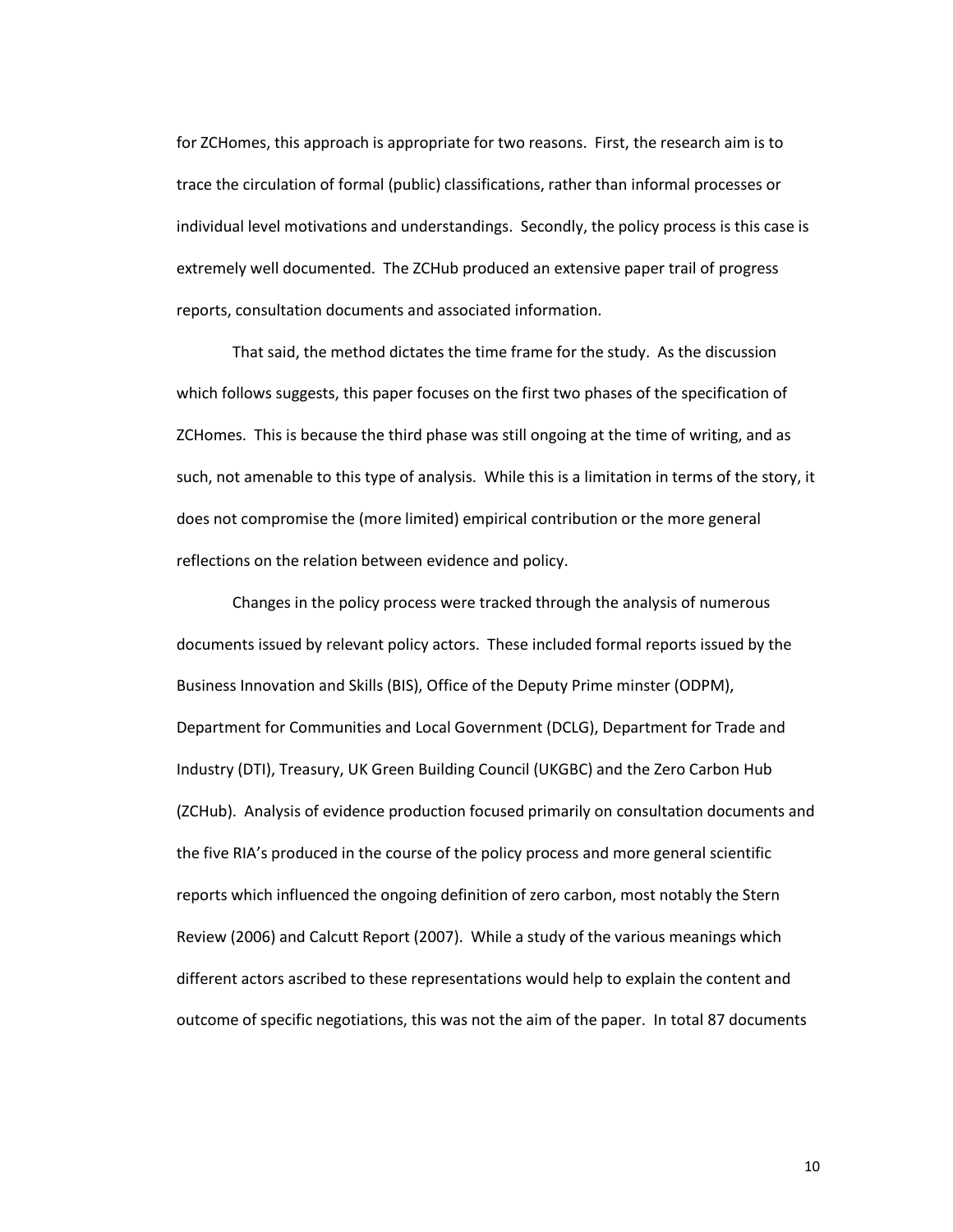were collected and analysed. The full list of these 87 documents can be found in an Appendix located in a supplementary online file [production editor will provide URL here].

# **DEFINING ZERO CARBON HOMES**

The story of policy formulation for ZCHomes is complex. The discussion which follows presents it from three different perspectives: the policy process, problem definition and RIAs. The first two use a focus on framing and classifications to explore policy design of the ZCHome. The account focuses on the period 2006-2012. During this period a number of key parameters were fixed; at the point of writing, only the issue of how to offset any difference between the carbon emissions associated with the physical building and the target (currently referred to as 'allowable solutions') remains undefined. The third discussion focuses on the role of RIAs in the specification of UK policy for zero carbon homes. RIA's are the EU and UK government's preferred instrument for bringing evidence to bear on policy design and thus of special interest for this issue. An examination of their role in the case of ZCHomes highlights the role of RIAs not in weighing options (as it usually thought) but in authorizing particular categories in the ongoing specification of ZCHomes as a measurable target.

#### **Policy Process: Part 1**

Designing a policy for ZCHomes involved a variety of actors, venues and events. It also involved a number of different types of evidence production, including external reports (which were not commissioned for the purposes of this specific policy), commissioned reports, Regulatory Impact Assessments, Consultation documents and building level energy modelling. Figure 1 provides a timeline with these events.

#### **<Insert Figure 1 here>**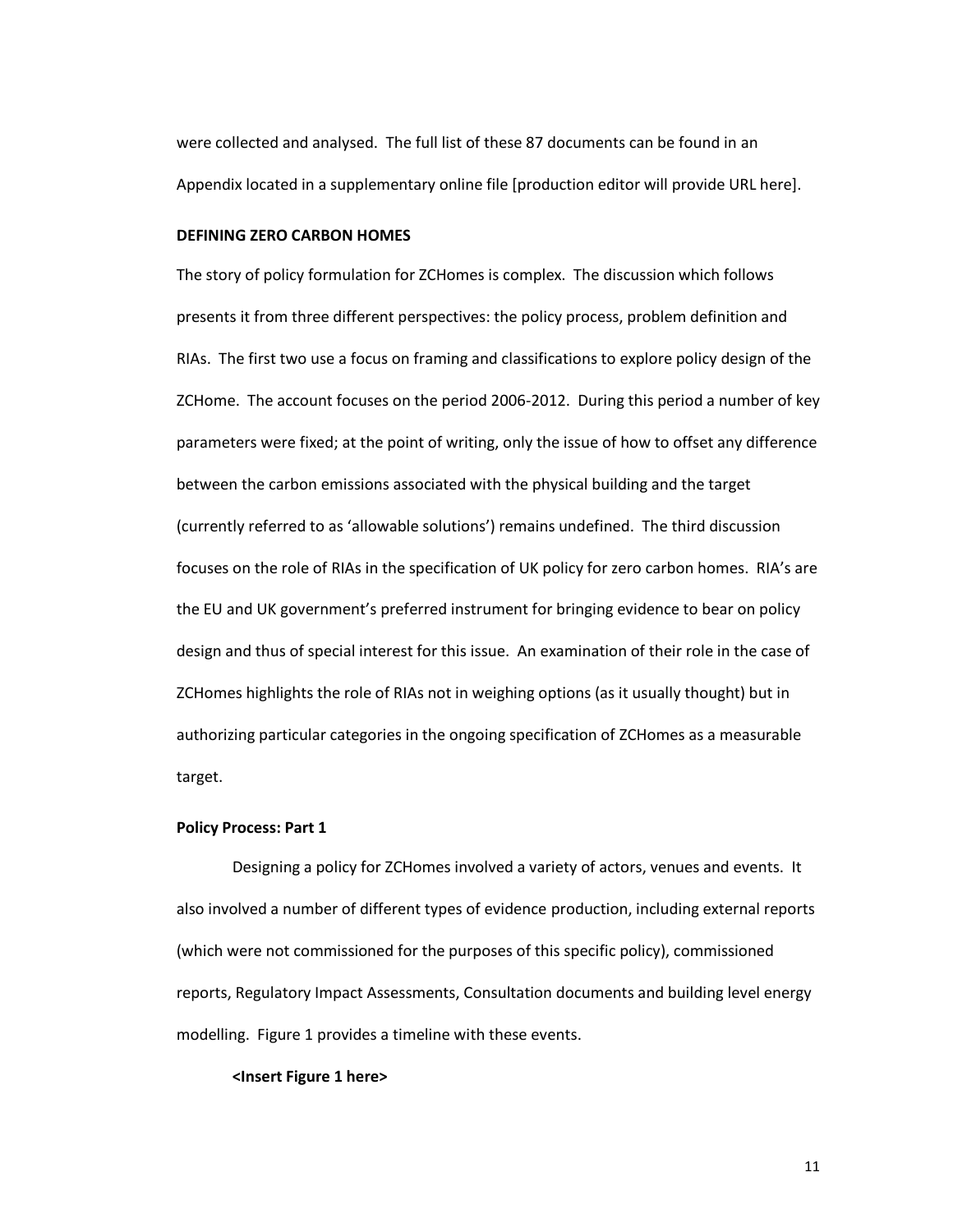Before providing an overview of this complex process, it is helpful to introduce the 'standard' policy design process. Two policies leading up to design of a policy for ZCHomes serve both to exemplify standard practice and to introduce the main types of policy instruments currently in use. These include the 2006 revisions to the energy section of Part L of the Building Regulations and the introduction of the Code for Sustainable Homes (CfSH) in 2006.

In both cases, policy design was marked by the announcement of an upcoming change (in the case of Part L) or new policy (in the case of the CfSH) by the Office of the Deputy Prime Minister (ODPM, later replaced by the Department for Communities and Local Government (DCLG)). The ODPM then commissioned reports and RIAs from in-house expert advisory bodies. These provided the basis for public consultation processes which ran for roughly three months. During this period members of the public and professional organizations of all kinds were invited to send in written responses to the questions posed in the consultation document. The ODPM also created a number of industry advisory groups to weigh in on the consultation document. Shortly after the close of the consultation period, the government published its responses to the consultation and a full RIA. Roughly one month later a policy statement was issued. As this account suggests, policy design was largely an in-house process and was structured around the collection of evidence, followed by an executive decision. External groups, whether external organizations, advisory bodies or people involved in consultation exercises, provided 'evidence' but were not privy to the decision making process.

Policy design for ZCHomes began with a similar, albeit more drawn out process. The problem entered the policy agenda in late 2006 as part of the government's response to the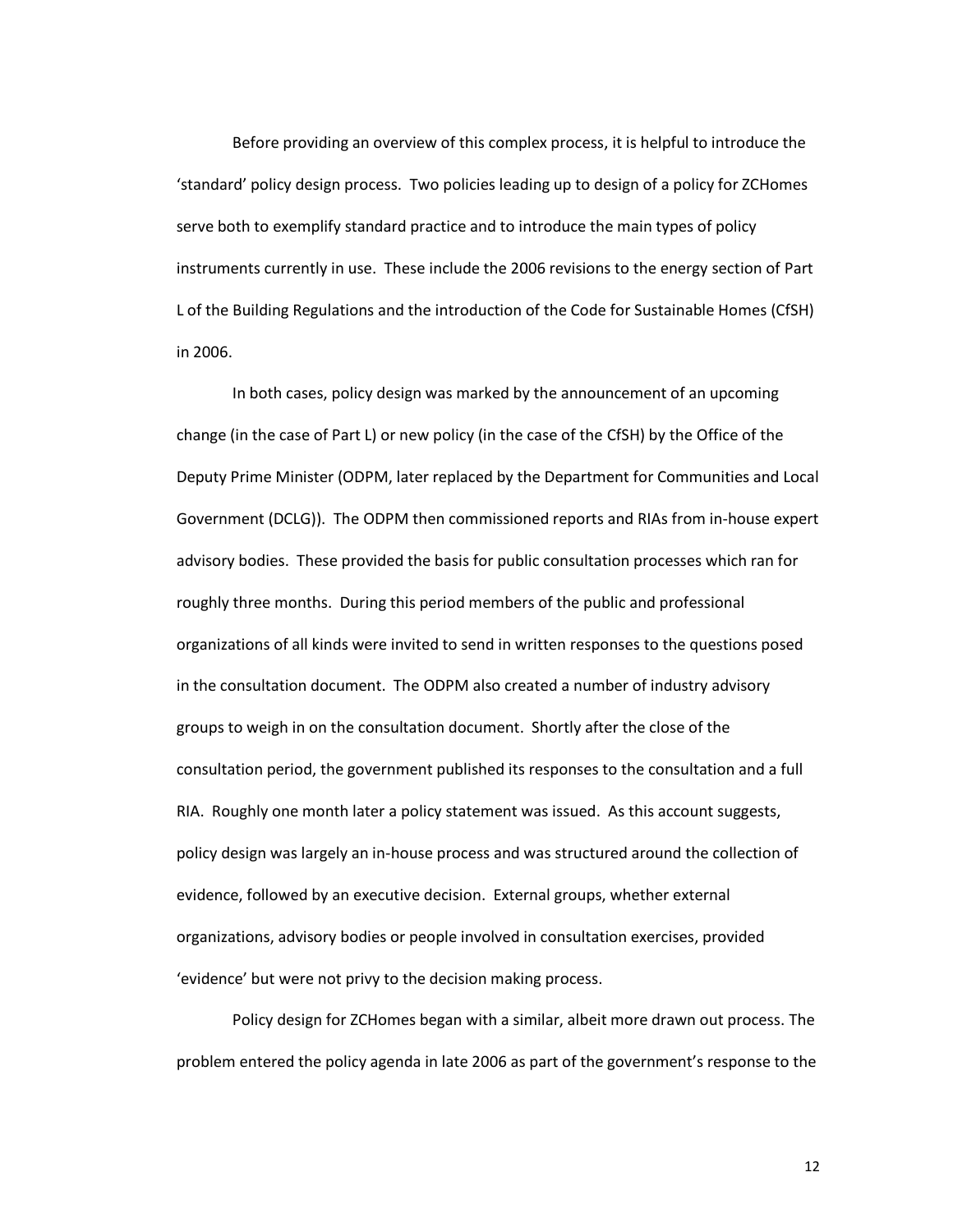*Stern Review on the Economics of Climate Change* [\(2006\)](#page-41-4). One of the impacts of the review was to convince the government (and others) that it was far less costly to act on climate change than to do nothing. Less than a month later, Gordon Brown (in his role as Chancellor of the Exchequer) used his pre-budget speech to announce that until 2012 all new zerocarbon homes built and sold for under £500,000 would be exempt from stamp duty. He also announced that within ten years, all new homes will be "zero carbon". While most commentators focused on the promised relief from stamp duty, a few noted the introduction of a new concept: "zero carbon home". Shortly thereafter, the Communities Minister, Ruth Kelly, announced a package of green measures including a progressive tightening of Building Regulations to ensure that all new homes would be zero carbon by 2016. The target anticipated and surpassed the 2010 revision of the EU Directive which called for "nearly zero energy homes" by 2021; it also replaced the EU focus on energy with a UK focus on carbon.

As with the revisions to Part L and the CfSH, policy design began with the commissioning of expert reports, RIAs on the timetable for moving both Part L and the Code to Zero Carbon in 2016 and a consultation entitled: *Building a Greener Future: Towards Zero Carbon* [\(DCLG, 2006\)](#page-39-8). This was followed by a full (revised) RIA [\(DCLG, 2007b\)](#page-39-9) and a policy statement[\(TSO, 2008\)](#page-41-5). The DCLG statement announced that from 2016 all new homes would be zero carbon and called for a managed progression to that goal. As the consultation indicated:

*"we need to set a target now for moving to zero carbon housing within 10 years*. We would propose to achieve this in three steps: moving first, in 2010 to a 25% improvement in the energy/carbon performance set in building regulations; then second, in 2013, to a 44% improvement; then, finally, in 2016, to zero carbon. Zero carbon means that, over a year, the net carbon emissions from energy use in the home would be zero."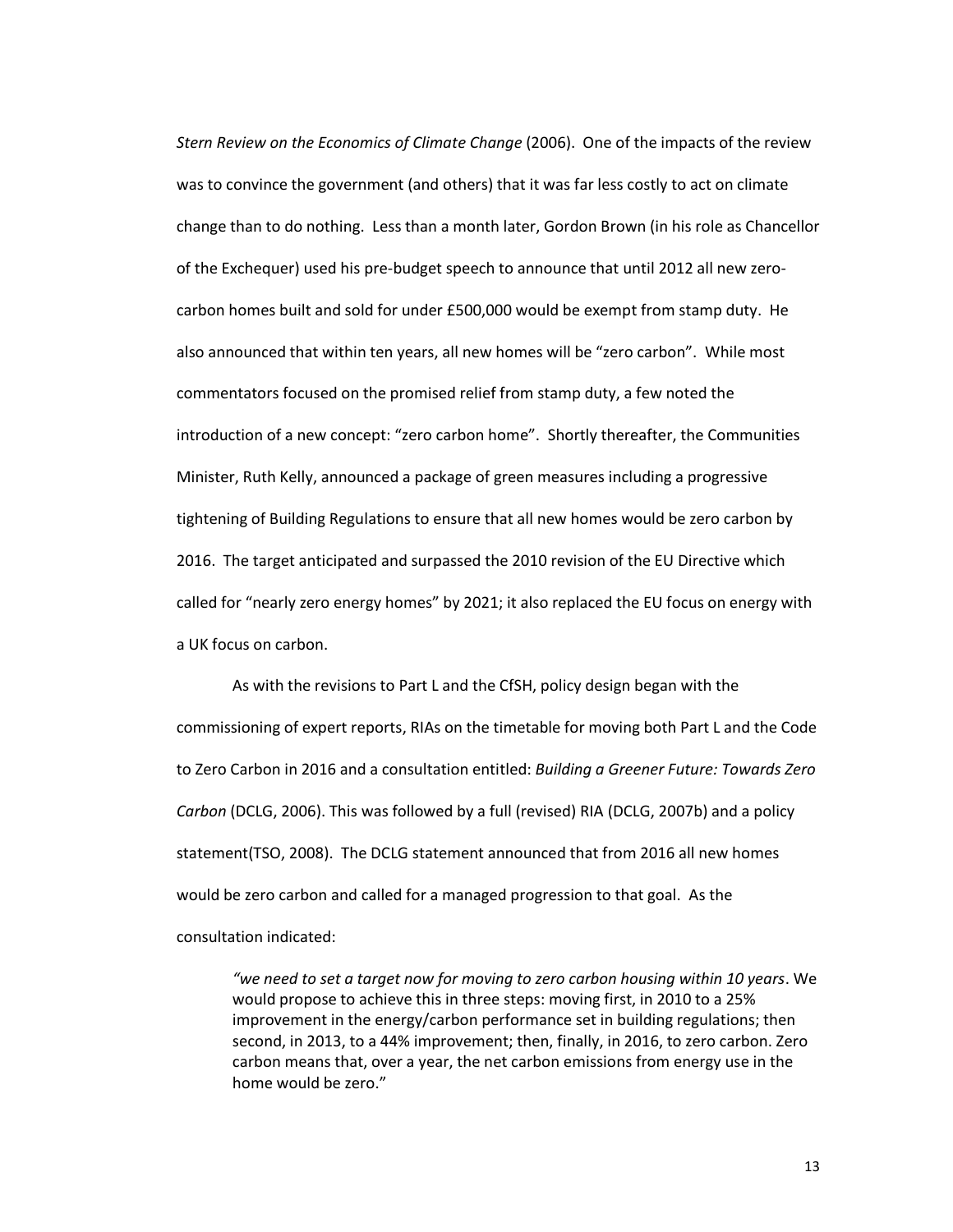As this quote indicates, targets for the achievement of ZCHomes were progressive and directly linked to the 2006 Part L of the Building Regulations, which had just been introduced.

This was followed almost immediately by another cycle of policy design around the CfSH. The consultation was entitled: *The Future of the Code for Sustainable Homes - Making a rating mandatory* [\(2007c\)](#page-39-10). The aim was to revise the Code to support the transition to 'zero carbon homes' in 2016. This correspondence was clearly illustrated in Table 1, included in the consultation document.

#### **<Insert Table 1 here>**

In terms of this story it is important to note first, that until this point the policy formulation process remained unchanged and secondly, that code levels were all expressed in terms of emission reductions relative to the 2006 Building Regulations, except for code level 6 or zero carbon which had yet to be technically defined. Two issues which were to prove contentious in the future included the inclusion of unregulated energy (i.e. energy consumed by occupants through cooking, washing and electronic appliances) in the specification of carbon/energy levels and the restriction of allowable solutions to renewable energy sources that were physically connected to the unit via 'private wire'.

#### **Policy Process: Part 2**

In 2008, a new actor entered the scene and the standard practice for evidence based policy was disrupted. The rupture in the policy process began with an independent review of the house building industry and its ability to deliver low/zero carbon homes. The *Calcutt Review* was published in November 2007. In its chapter on zero carbon, Calcutt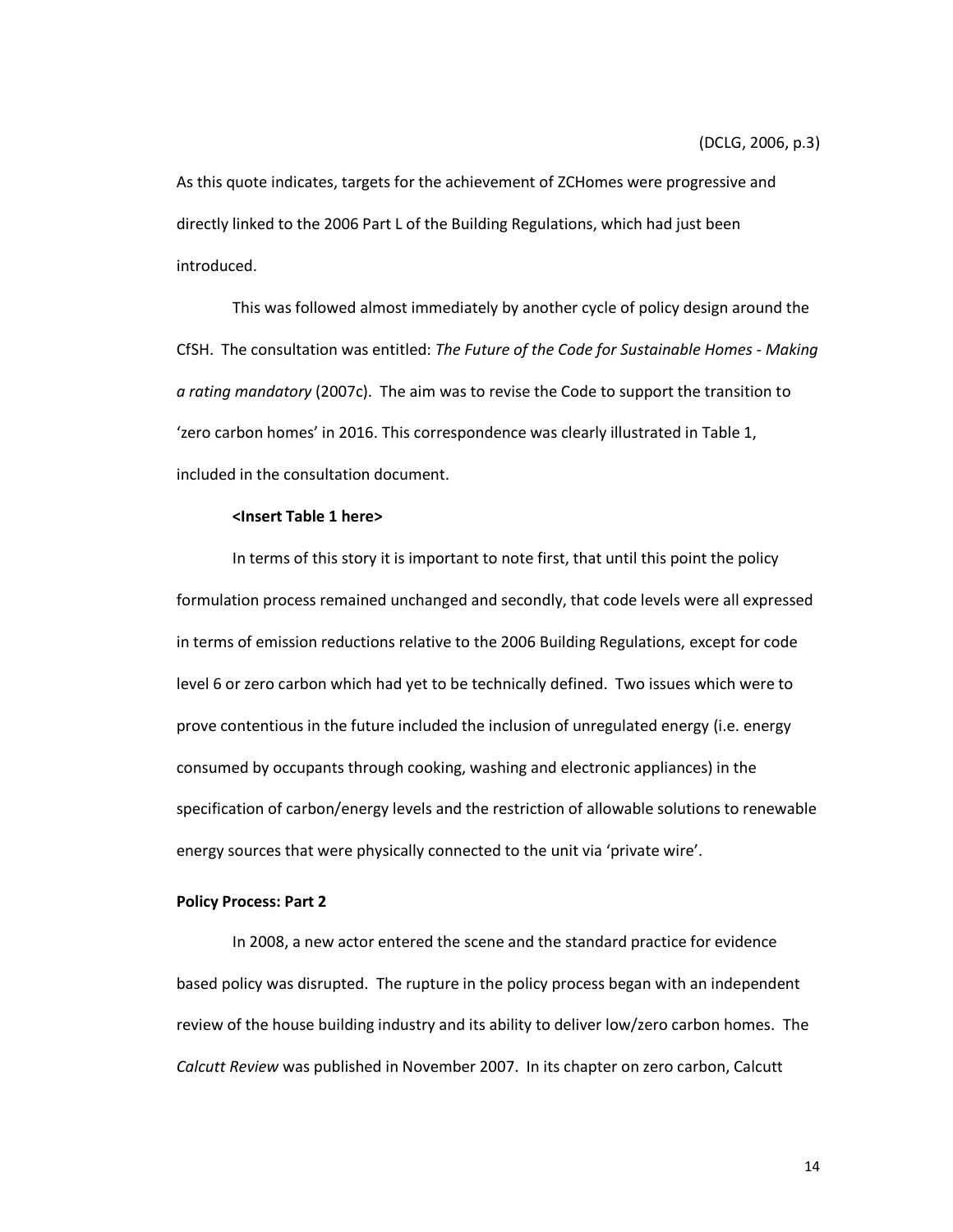argued that the scale and pace of the zero carbon policy exceeded "anything that has been achieved, or even attempted, in Europe or (so far as we are aware) anywhere in the world" [\(Calcutt, 2007, p.89\)](#page-39-7). While it did not explicitly say so, the cost benefit analysis contained in the report directly challenged the one produced for the DCLG consultation. Nor should this have been surprising given the DCLG's own acknowledgement that the consultation process "showed that there is currently insufficient information available to establish whether the cost benefit analysis carried out is reasonable" [\(DCLG, 2007a, p.64\)](#page-39-11).

To help the industry meet the challenge of zero carbon, *The Calcutt Review* called for the creation of a "delivery unit" located outside of government to oversee implementation of the government's zero carbon homes policy [\(Calcutt, 2007, p.98\)](#page-39-7). This suggestion led to the creation of a new policy venue: the Zero Carbon Hub. While it was ostensibly established to support policy delivery, the under-specification of the policy goal and extreme uncertainty facing the industry involved it in policy design, with consequences for both the policy and the policy process.

The ZCHub brought together representatives from government, industry and civil society in an extra-governmental body. Organisations with representatives included: campaigning groups such as the World Wildlife Fund and UKGBC, independent professional groups, such as RIBA, LGA, Building Control and Planners, academics, Green Building Groups, such as AECB (Association for Environment Conscious Building), Good Homes Alliance and the PassivHaus Trust and industry representatives from a variety of different roles, including house builders, product manufacturers and consultants. In addition, the ZCHub engaged with a wide range of professional and trade bodies such as the British Electro-technical and Allied Manufacturers Association (BEAMA), the House Builders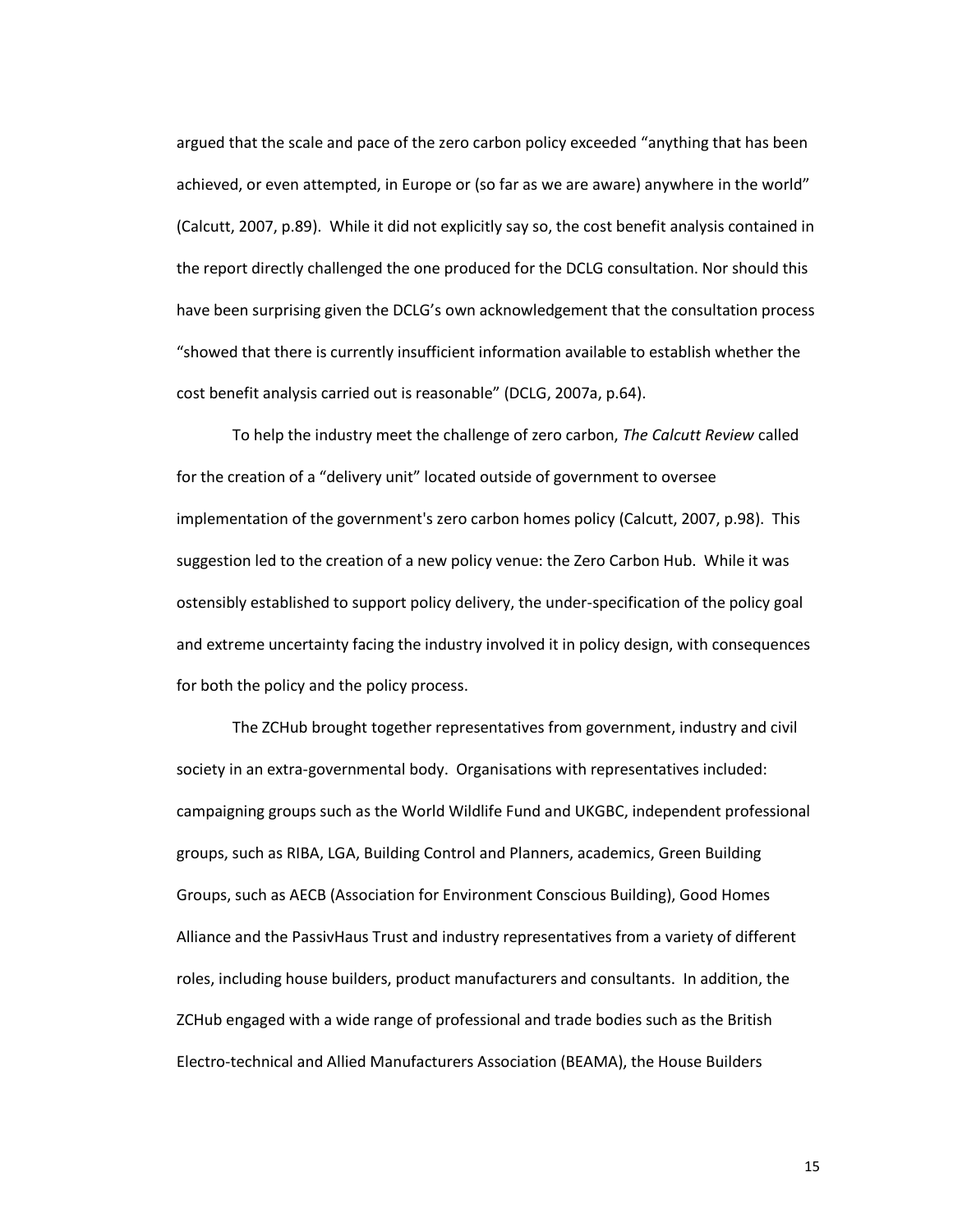Federation (HBF), Energy Industries Council, Building Controls Alliance (BCA) and Federation of Master Builders (FMB). Finally, the ZCHub had direct government involvement. Agenda items were informed by questions from relevant government departments and most meetings were attended by one or more representatives from a relevant ministry.

The work of the ZCHub was documented in a succession of progress reports, consultations and reports, informed by extensive building modelling to support realistic policy recommendations and technical advice. As such it acted as a parallel policy body, with its own in-house research capability, but without the authority to issue policy decisions. Between 2008 and 2012, the ZCHub successfully reframed the definition of zero carbon. It did so by shifting the task from a single problem or target to a three part problem (represented by a triangle) and by superimposing additional parameters on each part to produce a set of commercially and technically viable targets. The result is that whereas other European countries classifies energy targets according to national or household interests (such as climatic region), the UK classifies them by an industry-governed logic of house types.

The discussion which follows explores the story of this triangular representation (hitherto referred to as 'the triangle'), the overlay of classifications which constitute it and the inclusions, exclusions and path dependencies which it introduced. A central argument in the paper involves the way in which the production of evidence actively affirmed and institutionalized those classifications, thereby contributing the the very definition of the problem they were supposed to assess.

#### **Problem definition: classifying zero carbon**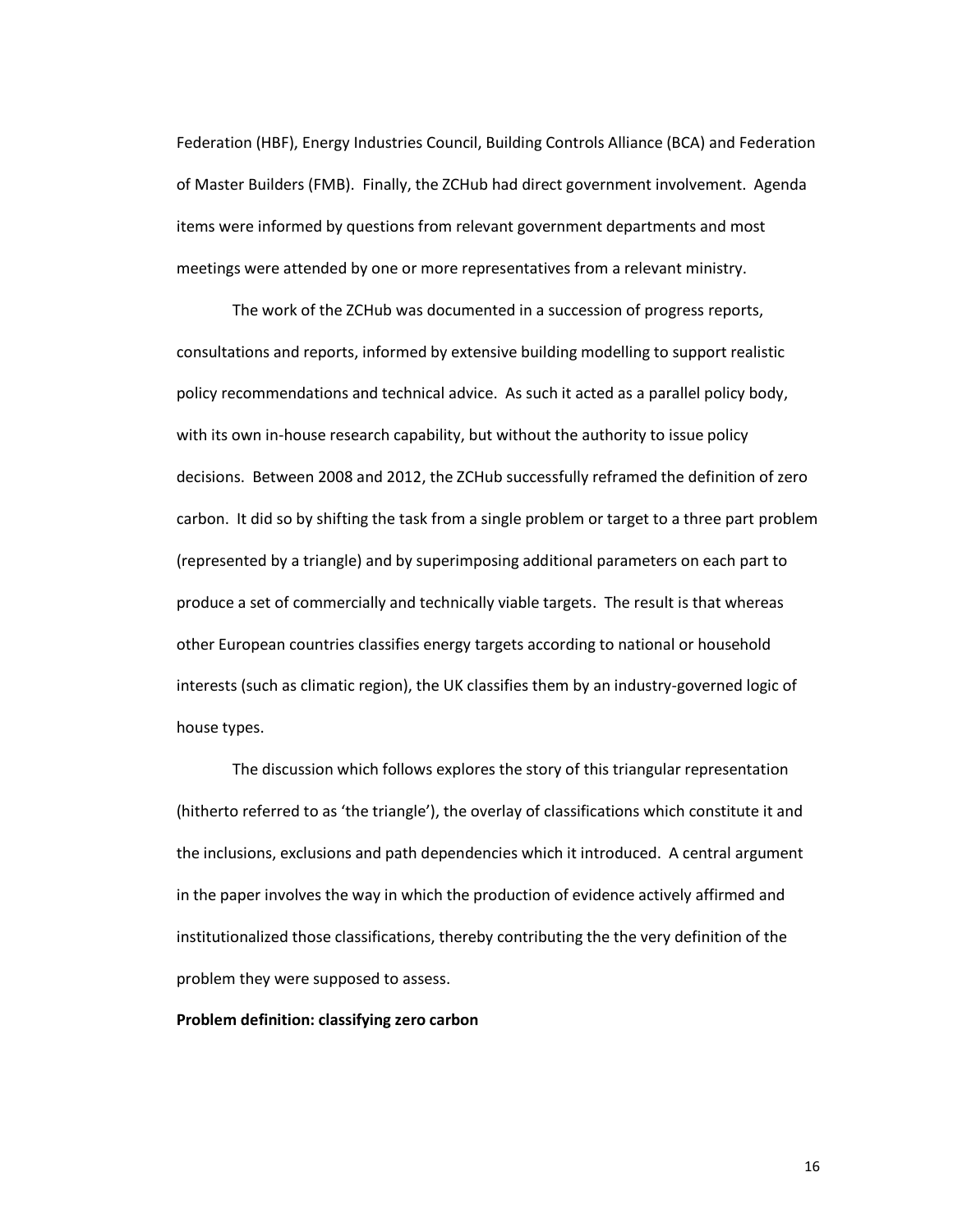The first hint of a move towards a three (or at times four) part classification of ZCHomes can be found in the Calcutt Review. As the authors noted:

Our view is that the best approach is to require the highest practicable standards of energy efficiency as a first, not a final, recourse. Ideally, remote generation should be taken into account only for discretionary energy uses or on sites where distributed energy generation is, for local or environmental reasons, not feasible.

[\(Calcutt, 2007, p.93\)](#page-39-7)

The point was picked up by the UKGBC in their report for the 2016 Task Force, *The Definition* 

*of Zero Carbon* [\(2008\)](#page-41-6). Over the next year the initial distinction between energy efficiency,

on-site and off-site mitigation were gradually formalized into a triangular representation.

The triangle first appeared in the DCLG's consultation document *Definition of zero carbon* 

*homes and non-domestic buildings* in December 2008 as a proposed hierarchy for

implementing ZCHomes (Figure 2). It divided the problem into four parts, including:

- strict energy efficiency parameters building design and appliances
- meeting at least a minimum level of carbon mitigation onsite or near-site
- demonstrably additional offsite low and zero carbon energy solutions

• contributions (if needed for offsetting) to a Community Energy Fund, whose proceeds would be used to fund investment in additional low and zero carbon energy. [\(DCLG, 2008\)](#page-39-12)

One point which was to prove controversial was the inclusion of unregulated energy in the definition of energy efficiency (as indicated by the inclusion of appliances). A second point of future contention involved the target for carbon compliance. Carbon compliance in this document was defined in terms of a reduction of carbon emissions relative to Part L of the 2006 Building Regulations. This was consistent with original government guidelines, but frustrating for the industry, especially after the introduction of revisions to Part L in 2010.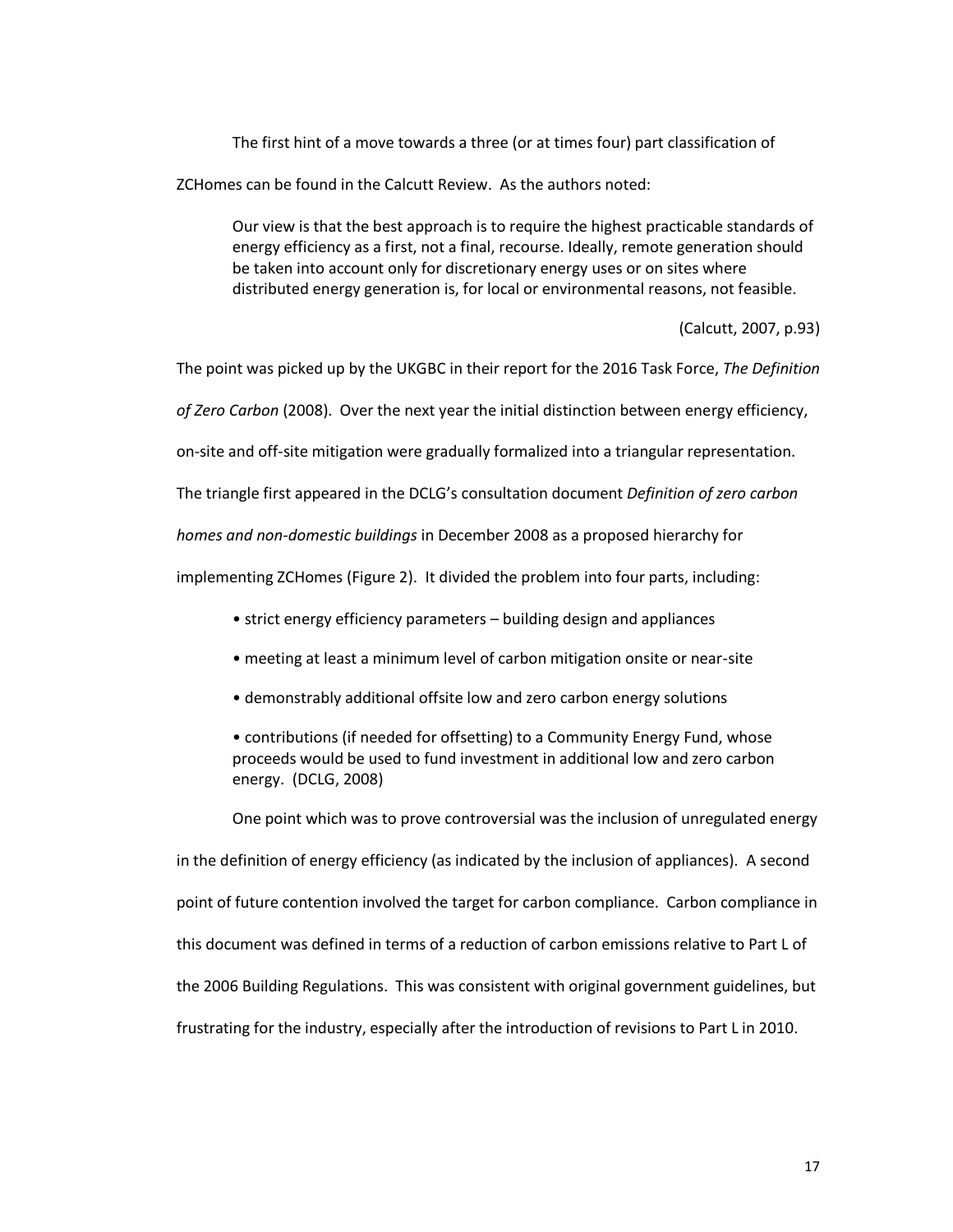In the hands of the ZCHub, the triangle became the basis for a three stages strategy both for the definition of ZCHomes (policy design) and for their physical design (implementation). In terms of policy design, the Hub called for a progressive definition of zero carbon, starting with energy efficiency and culminating with off-site mitigation. This strategy had two advantages: it allowed policy makers and the ZCHub time to provide more solid evidence based data and it began with those areas and problems which house builders already understood, namely the selection of building materials and systems.

# **Problem definition: the bottom tier**

Starting with bottom tier, the ZCHub's contribution is nicely summarized in their decision to change the name of the category from 'energy efficiency' to' fabric energy efficiency'. This move served to shift the focus from national energy targets to building level challenges. In November 2009 the Zero Carbon Hub published a second report with clear, concrete recommendations for a Fabric Energy Efficiency Standard (FEES)[\(2009b\)](#page-41-7). A key issue for the Hub was the introduction of different targets for different building types. More specifically, they called for different thresholds for detached homes, semi-detached homes and apartment buildings. They also asked for a change in metric, arguing that the expression of targets as a % of reduction relative to 2006 regulations was confusing. The report recommended that the minimum FEES should be set at: 39 kWh/m<sup>2</sup>/yr for apartment blocks and mid terrace houses and at 46 kWh/m<sup>2</sup>/yr for semi detached, end of terrace and detached houses. The rates were justified as "challenging but realistic" [\(ZCH, 2009a, p.10\)](#page-41-8) .

The ZCH submitted their report on 10 November 2010 to the DCLG; two weeks later the Minister of Housing announced a minimum standard for the energy efficiency of 'zero carbon homes' based on the ZCH's FEES recommendations. These were then included in the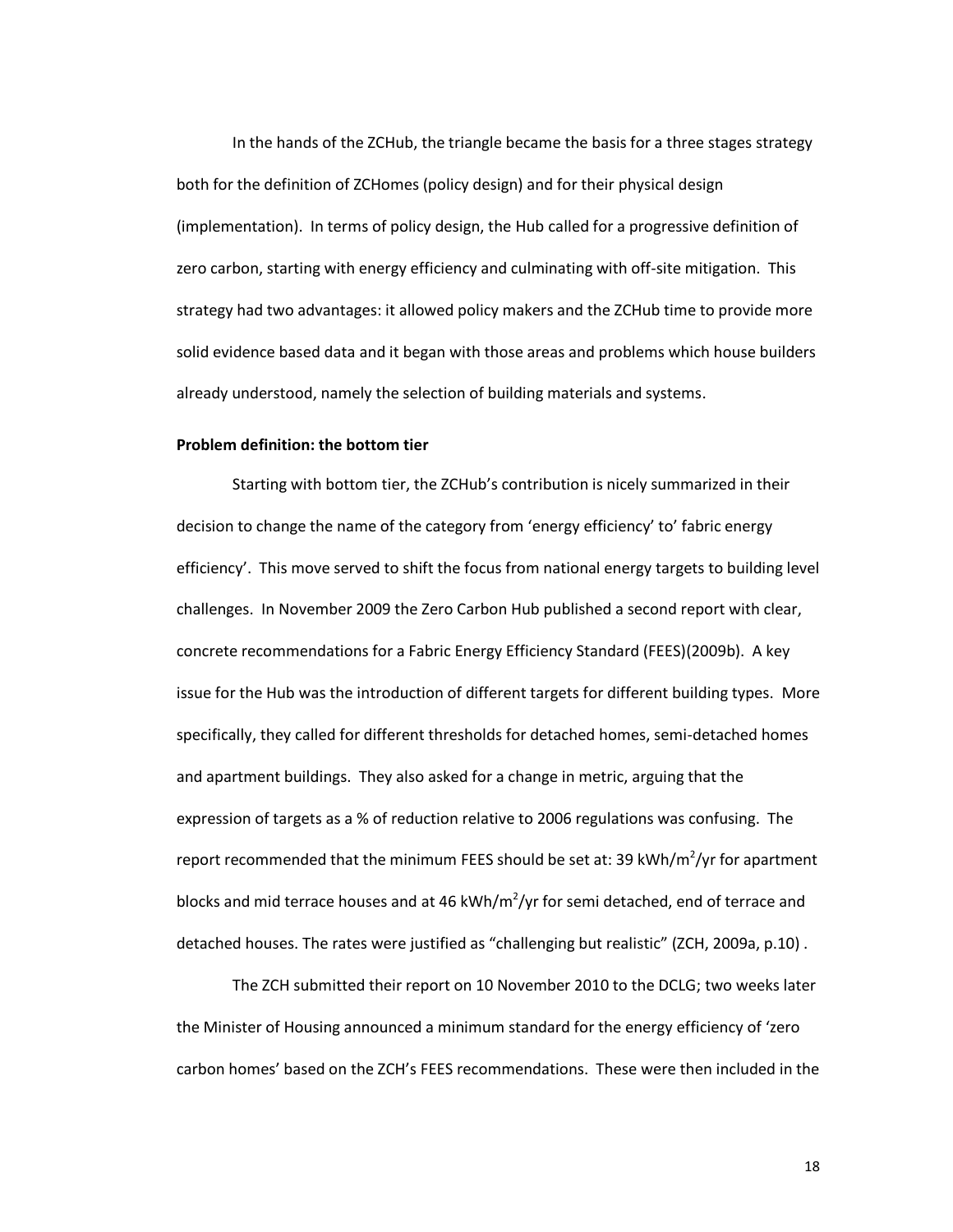DCLG consultation on revisions to the CfSH and in July the Minister announced that the FEES would be incorporated into the 2013 Part L of the Building Regulations. This decision marked a policy success for the ZCHub and the industry; it also institutionalized both the triangle as the accepted approach to the definition and implementation of zero carbon and the classification of carbon reduction targets by building type.

#### **Problem definition: the middle tier**

With the definition of fabric energy efficiency in place, the ZCHub moved onto the middle tier of the triangle. Once again, they changed the name to better reflect their approach. The middle tier was renamed 'low and zero carbon solutions' and used to refer to carbon reduction associated with renewable technologies. The term 'carbon compliance' was redefined as the carbon reduction (or rather performance level) to be achieved through the bottom two tiers of the triangle (building fabric AND specified renewable technologies) (Figure 2).

A key issue for the ZCHub was the government's target of 100% reduction through carbon compliance. As the Hub pointed out to its members, this target effectively called for 150% reduction in carbon emissions relative to 2006 standards (owing to the inclusion of unregulated carbon, which was not addressed by Part L) - a level which would require dramatic changes to building practices and business models.

In July 2009 the DCLG conceded the point and issued a policy document identifying 70% as its preferred option [\(Healy, 2009\)](#page-40-10). While the number may seem precise to some, it was not an example of evidence based policy. Instead, the target would seem to have been chosen for being somewhere between the 44% target for 2013 (relative to the 2016 baseline) and zero (an absolute target which was not yet defined but which everyone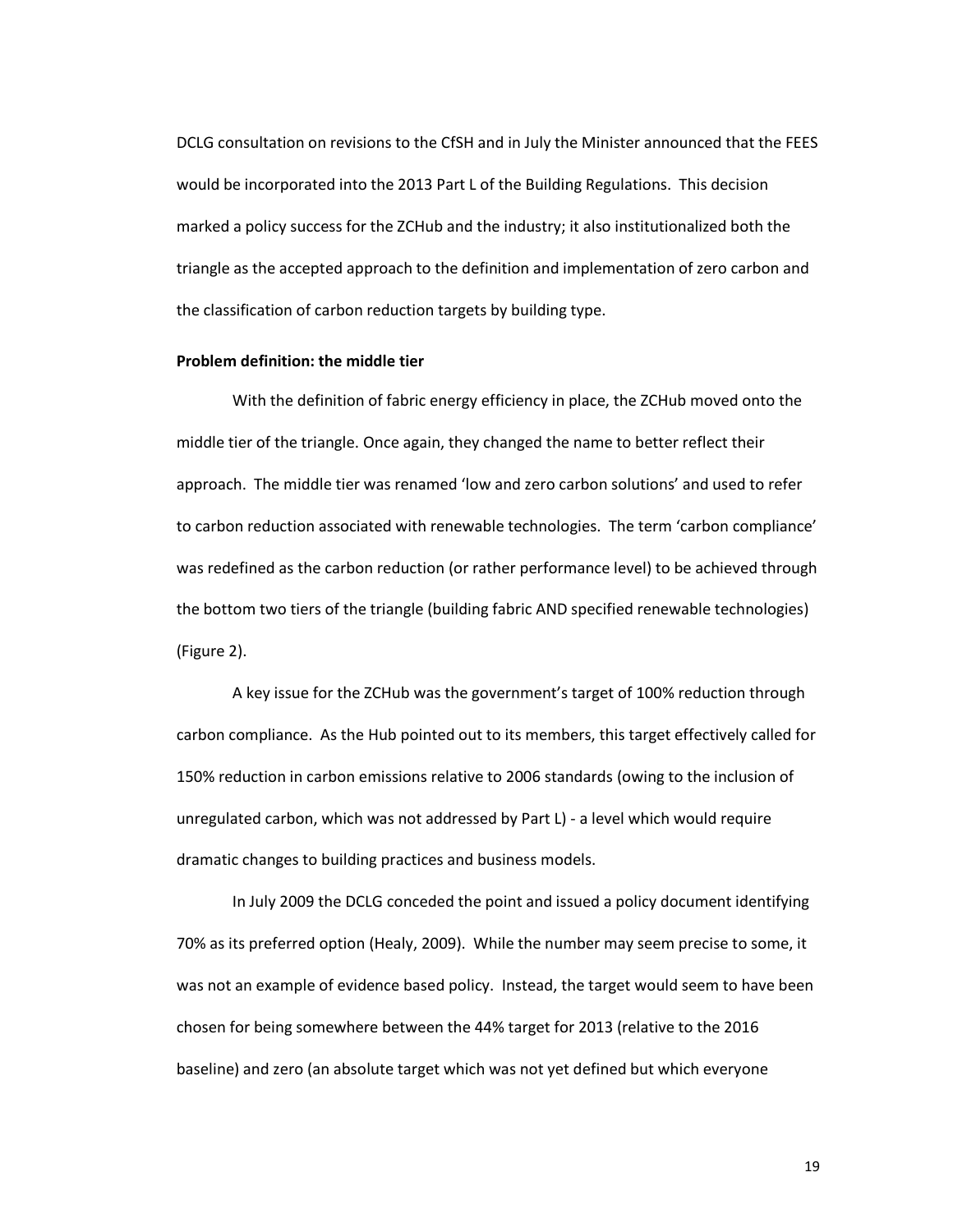acknowledged could not be completely covered by the building (carbon compliance) alone. Far from resolving definitional problems, the specification of 70% only served to shift the problem of policy definition from a definition of the concept of 'zero carbon homes' to the proportion for carbon compliance.

#### **<insert Figure 2 around here>**

In February 2011 the ZCH published an interim report, *Carbon Compliance - Setting an appropriate limit for zero carbon homes* [\(2011b\)](#page-41-9)*,* laying out its recommendations for the middle tier of the triangle. The report rested on: "an extensive exercise in modeling and reality checking which indicates the limits of what is generally feasible using today's knowledge of design and technology"[\(ZCH, 2011b, p.1\)](#page-41-9). As the following quote indicates, the report criticized the government's target of 70% and offered a more industry - friendly series of targets adjusted for housing types.

On the basis of the technical evidence, the Task Group concluded that the currently proposed 70% improvement over 2006 is not deliverable as a national minimum standard for all dwellings. It would significantly constrain the range of house types (and designs) which could be built and the locations where they could be built. In particular, it would inhibit the building of apartments.

[\(ZCH, 2010, p.8\)](#page-41-10)

Instead, the report recommended a range of targets for the 'built performance' emissions from new homes, by type. These included:

- 10 kg CO<sub>2</sub>e/m<sup>2</sup>/year for detached houses 2, 3
- 11 kg CO<sub>2</sub>e/m<sup>2</sup>/year for other houses (semi-detached, terraced etc)
- 14 kg CO<sub>2</sub>e/m<sup>2</sup>/year for low rise apartment blocks [\(ZCH, 2010, p.8\)](#page-41-10).

The ZCH metrics differed from the DCLG ones in a number of ways. First, they

substituted the DCLG's reliance on performance as designed with performance as built.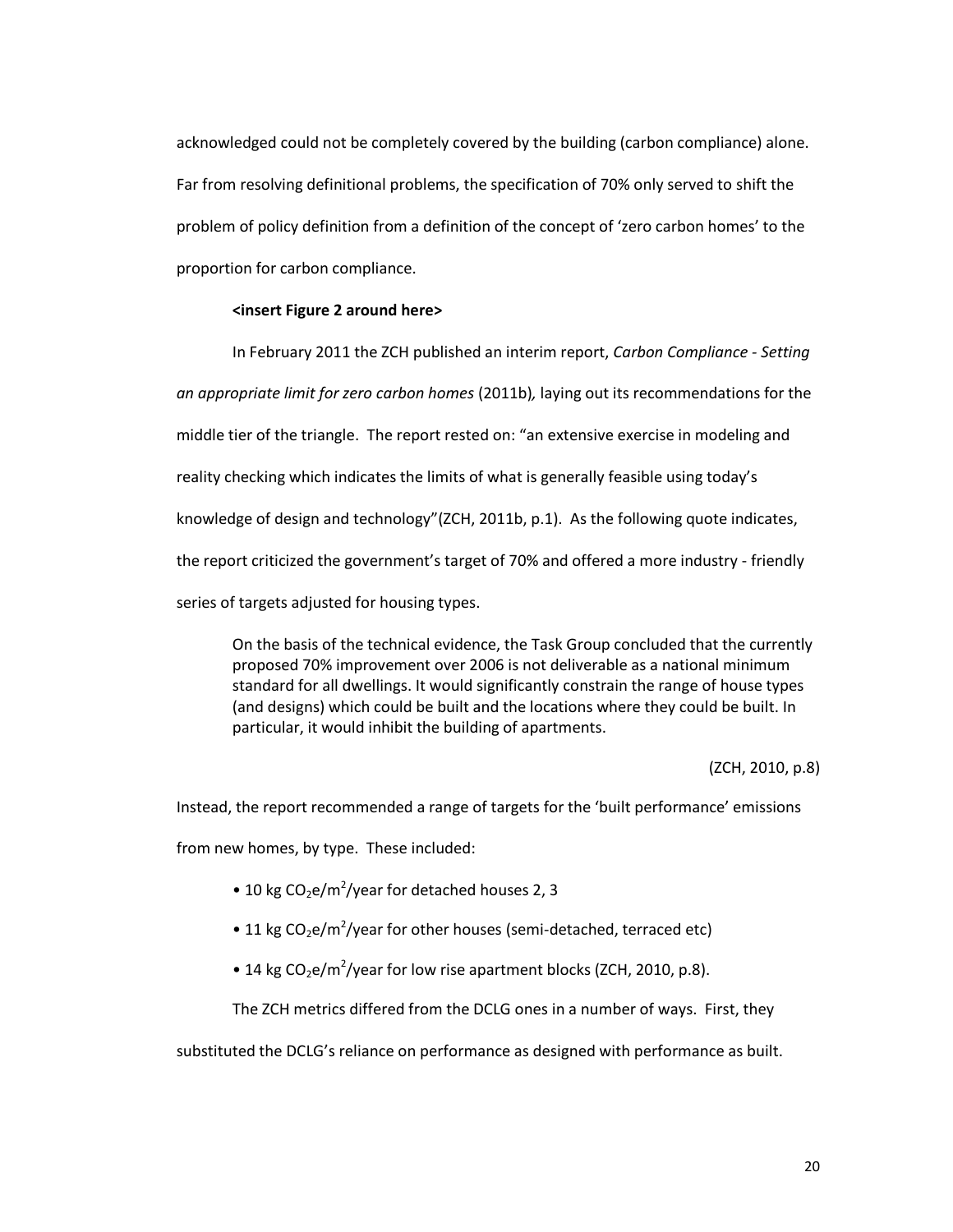Secondly they replaced percentage improvement over 2006 baseline with absolute limits on carbon emissions, expressed in  $CO_2$ e/m<sup>2</sup>/year. For policy makers confused by this shift in metric and as a point of comparison, the report provided approximate equivalents in a footnote. It noted that, " in addition to any improvement achieved by moving from designed to built performance, the % improvements on the 2006 standard would be approximately: 60% for detached houses 56% for other houses 44% for low rise apartment blocks [\(ZCH, 2010, p.11\)](#page-41-10). As the reader will note, all three targets are below the government's proposed threshold of 70%.

Moreover, an examination of the modeling used to support the thresholds suggests that they were partly linked to assumptions about the technology mix. Officially, the ZCHub's call for variations in the carbon emissions target by house type was presented as neutral with regard to the choice of technology. In practice, the distinction between terraced and non-terraced homes and apartment buildings suggests that computer modelling was based on the use of photovoltaic (PV) panel to roof area ratios to assess the feasibility of different carbon compliance thresholds [\(Lees & Sexton, 2013\)](#page-40-11). In contrast to the situation with FEES, where the government adopted the ZCHub's recommendations almost immediately and without amendment, in the case of carbon compliance things moved more slowly. This can partly be ascribed to the change of government in 2010 and the new Treasurer Chancellor of the Exchequer George Osborne's concern that the aim of 'zero carbon' went too far [\(Gardiner, 2013;](#page-39-13) [Nichols, 2011;](#page-40-12) [Webb & Harvey, 2011\)](#page-41-11). However, in May 2011, the DCLG published an Impact Statement on zero carbon homes which endorsed the ZCH's recommendations for carbon compliance [\(DCLG, 2011\)](#page-39-14). In response,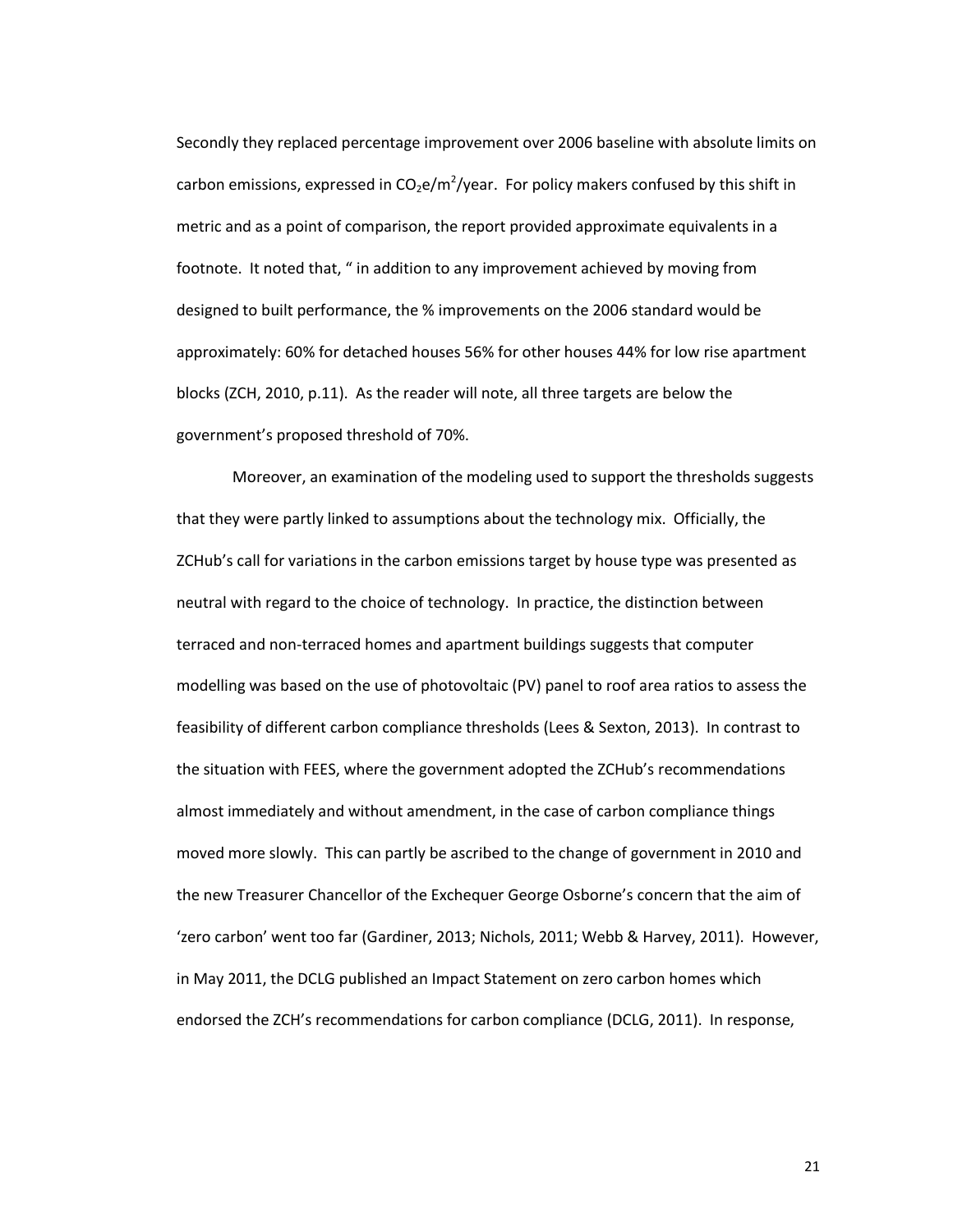the World Wildlife Foundation resigned from the government's 2016 Task Force on the grounds that it was not longer committed to its own target of zero carbon homes by 2016.

While the Government would seem to have accepted the ZCHub's recommendations, they were slow to implement them. In 2013 the Government announced the dissolution of the CfSH. The Zero Carbon Homes policy, however, has survived and negotiations are ongoing over the definition of 'allowable solutions', the stickiest and most problematic of the three tiers (see below). In a significant victory for the Zero Carbon Hub, the Queen's speech in 2011 announced the Government's intention to restrict zero carbon to regulated energy.

As the discussion above indicates, the definition of zero carbon homes was clearly shaped by extensive consultation processes, building level energy modelling exercises and expert reports both commissioned and external. A comparison of these different documents points to the changing contours of the problem as different actors, and in particular, the ZCHub, structured the problem through the overlay of multiple classifications. These include the initial classification of zero carbon into three (or four) parts, the classification of targets for each part by building type and the distinction between regulated and unregulated energy. Within each of these, actors used evidence to develop, assign and defend different numerical values for these different parameters. Strangely missing from the story thus far are the multiple RIA's produced in support of every consultation exercise and policy decision. The discussion turns to a brief investigation of the relevance of RIAs and an update on discussions surrounding the specification of allowable solutions, before using this case to reflect on the relation of evidence and policy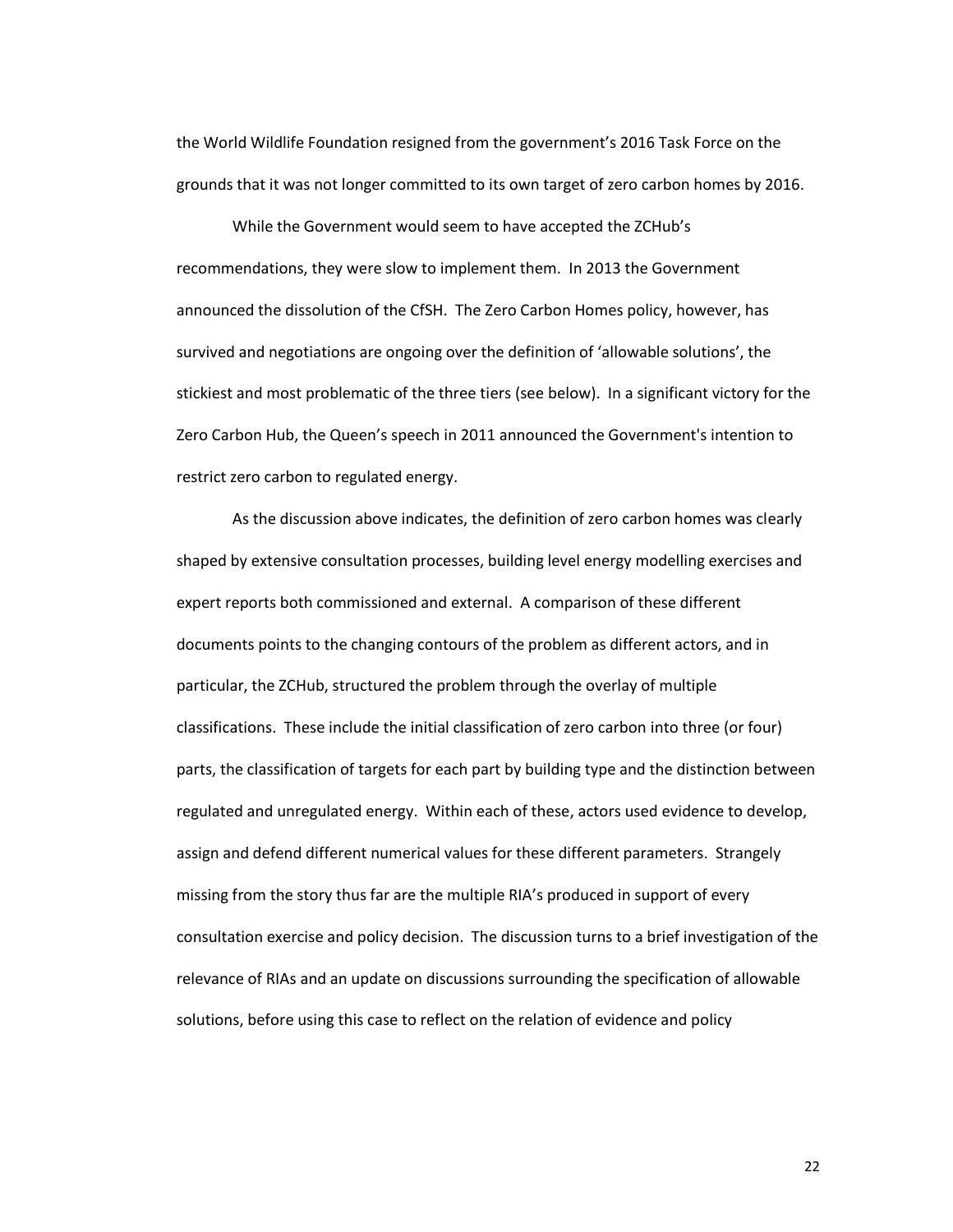#### **Regulatory Impact Assessments.**

Regulatory Impact Assessments are widely used appraisal instruments in Europe and Northern America. Amongst EU countries, Britain has gone the furthest in the production of RIAs [\(Radaelli, 2009 \)](#page-41-12). RIA is a microeconomic instrument which serves macroeconomic purposes: it multiplies the costs and benefits experienced by an individual firm by the total population of firms. The aim of an RIA is to calculate and compare the cost and benefit of the proposed legislation on affected stakeholders. This is presented in the form of a restricted number of options (often three) with the intention of providing policy makers with the evidence needed to select between them.

Far from a recent development, the use of such tools has a long history: since 1966 UK government departments have been required by law to conduct some form of cost benefit assessments (CBA) on all proposed legislation affecting business or the non-profit sector [\(Radaelli, 2009 \)](#page-41-12). In addition, government departments are required to publish RIAs. In principle, departments are also supposed to provide the public with information on how specific calculations are produced; in practice, the complexity and length of many of the documents (often exceeding 100 pages) leaves them less than transparent. While the introduction of summary sheets has helped address this problem, the assumptions built into the quantification of impacts are generally hidden from immediate view, especially when modelling techniques are used.

For the producers of RIAs, the complexity and uncertainty of policy problems pose a central challenge, calling into question the certainty of seemingly precise quantitative evidence. One source of complexity stems from the multiplicity of groups whose costs and benefits are assessed. RIA's produce data at a number of different levels of aggregation;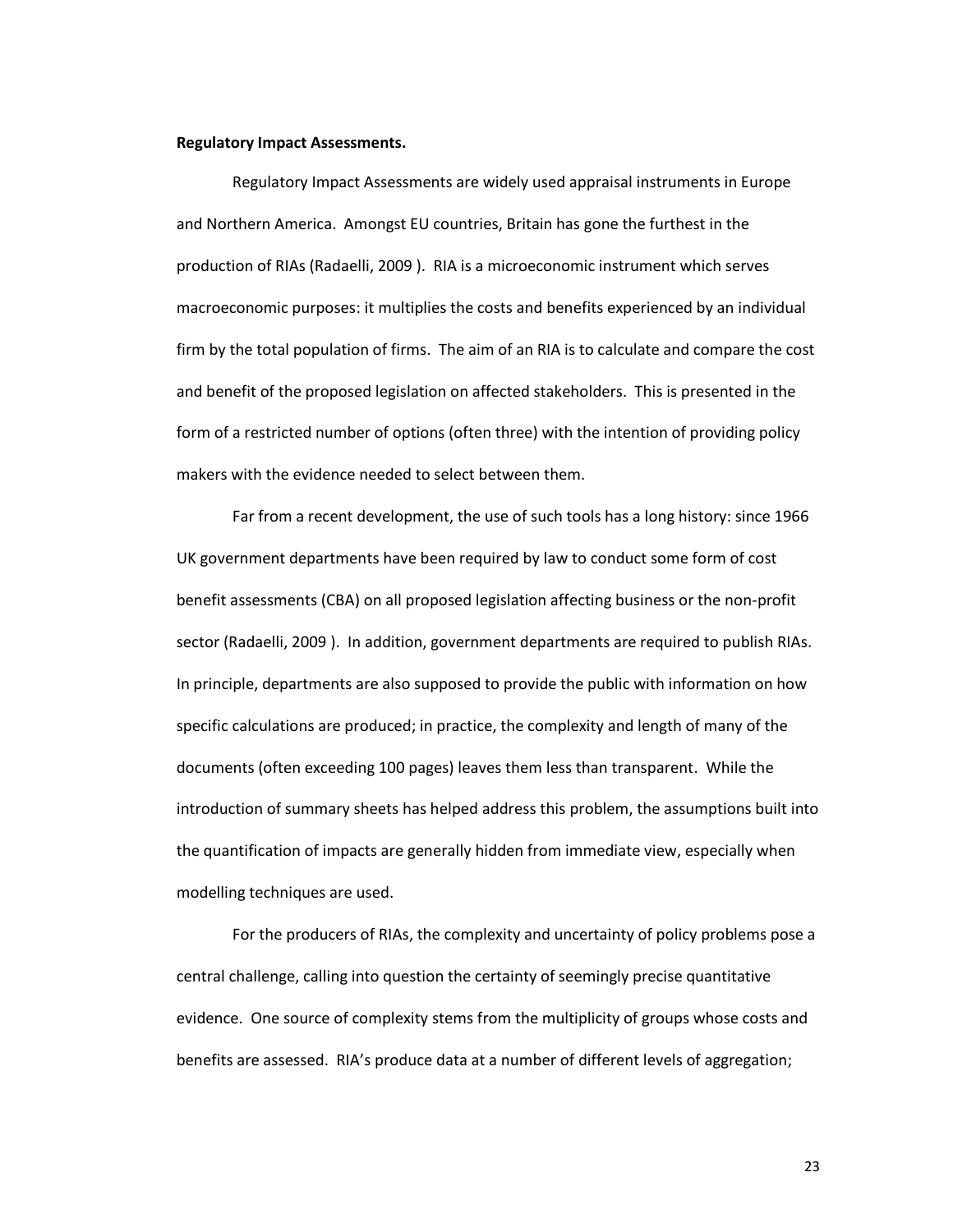each of which reflects different actors and interests. In the case of ZCHomes these included: owners, occupiers, house builders and organizations involved in carbon trading. A second source of complexity derives from the multiple time scales across which future costs and benefits are projected. The time frame of RIAs often spans decades, depending on the expected effect of the policy or project and the level of discounting applied to its related costs and benefits. This matters because future benefits and cost are weighted less than near-present benefits and costs. In the case of ZCHomes, these varied from 2050 to 2030 and 2016 – all key dates in the government's overall strategy for addressing climate change. This time frame contrasts sharply with the Zero Carbon Hub's exclusive focus on delivering Zero Carbon Homes by 2016.

A key consequence of this complexity is the high level of uncertainty surrounding the evidential base; RIAs by their nature are replete with assumptions concerning how affected stakeholders respond to changes in cost curves, learning costs for new technologies, infrastructures of supply and just about everything else. As such they offer a particular type of evidence, based in applied science or expertise of one kind or another but informed by future imaginings.

With these observations in mind, it is interesting to explore the dynamic relation between the changing framing of ZCHomes in the policy process and in the government's preferred evidence base, the RIAs. The research for this paper compared the set of five RIAs produced in the course of this process. The focus of the analysis was on the parameters used to define, measure and cost ZCHomes.

A first observation is that the way that the RIAs measure the societal cost of zero carbon at the national level is fairly consistent across the five documents; however the level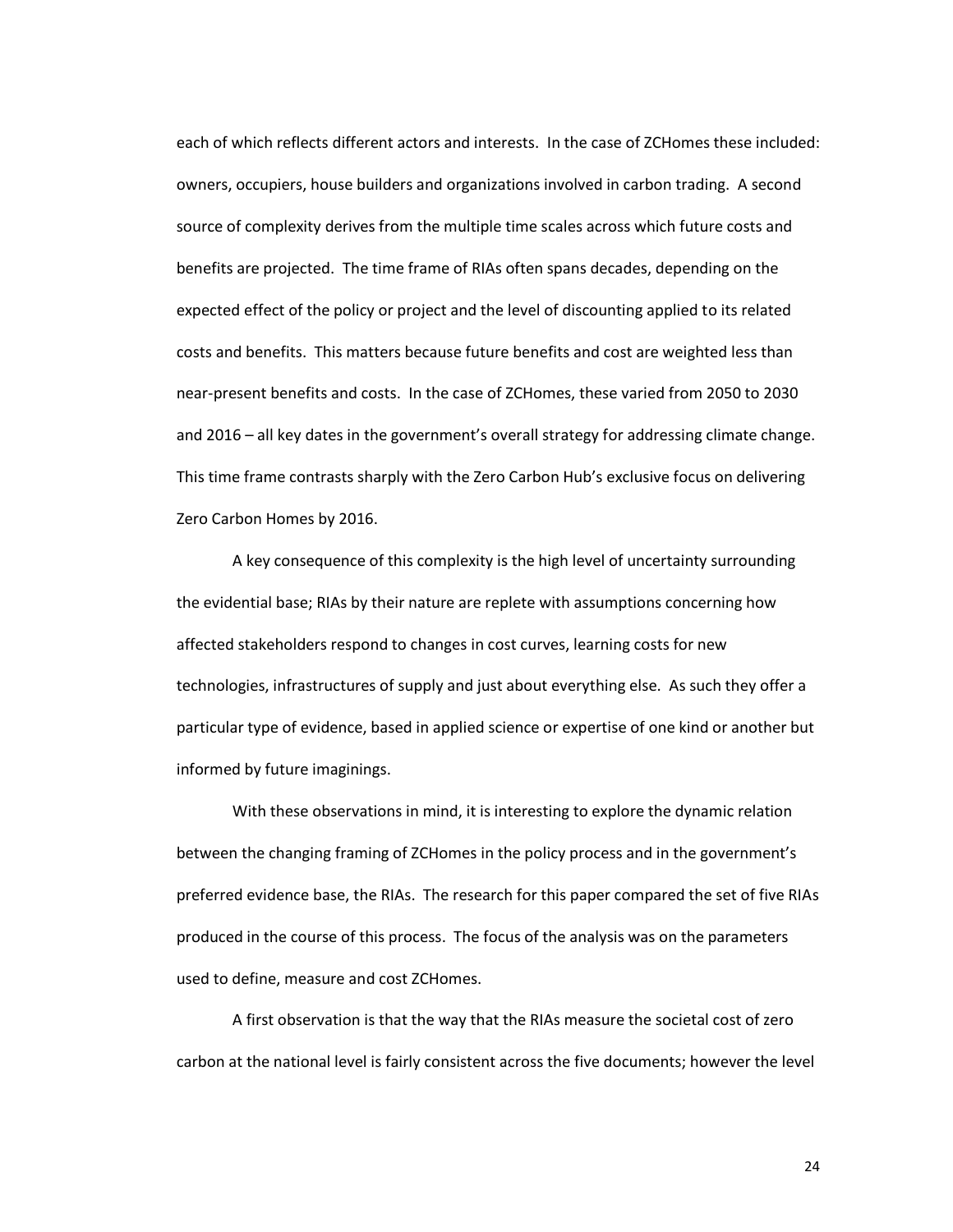of disaggregation presented in each document varies considerably. Some provide little to no evidence for the predicted impact on occupants or homebuilders; others go into great detail. This is accompanied by quite significant oscillations in the calculated additional cost of a ZCHome. The 2009 document calculates the overall additional cost per dwelling to meet the zero carbon homes target at £7-19,000; this is quite a significant band reflecting the extreme uncertainty surrounding the calculations. The 2011 document sets the overall additional cost at £3-8000 (see Table 2)

# **<Insert Table 2 here>**

The reasons for the reduction in the overall additional cost per dwelling between the 2009 and 2011 RIA are multiple. They include: 1. a relaxing in the specification of the fabric associated with the Hub's campaign to change the definition and targets for energy efficiency (the bottom tier of the triangle); 2. changes in the calculation of electricity carbon factors and biomass prices between 2009 and 2011, leading to higher costs associated with the status quo (e.g. reliance on grid electricity) and higher benefits of switching to low carbon solutions; 3. a shift to a much more optimistic CBA model in 2011, as evidenced by an improvement of about £1.8 bn. for the same electricity carbon factors and biomass prices; 4. a change in the threshold for carbon compliance (the top of the middle tier of the triangle) from its proposed 70% relative to the 2007 Part L regulations (or 6 kg CO2/m<sup>2</sup>/year) to a range of thresholds by type of housing unit, set at 14 for a flat, 11 for attached and 10 for detached properties; and 5. the exclusion of unregulated carbon from the calculation, as announced in the Queen's speech in 2011 and incorporated into the budget.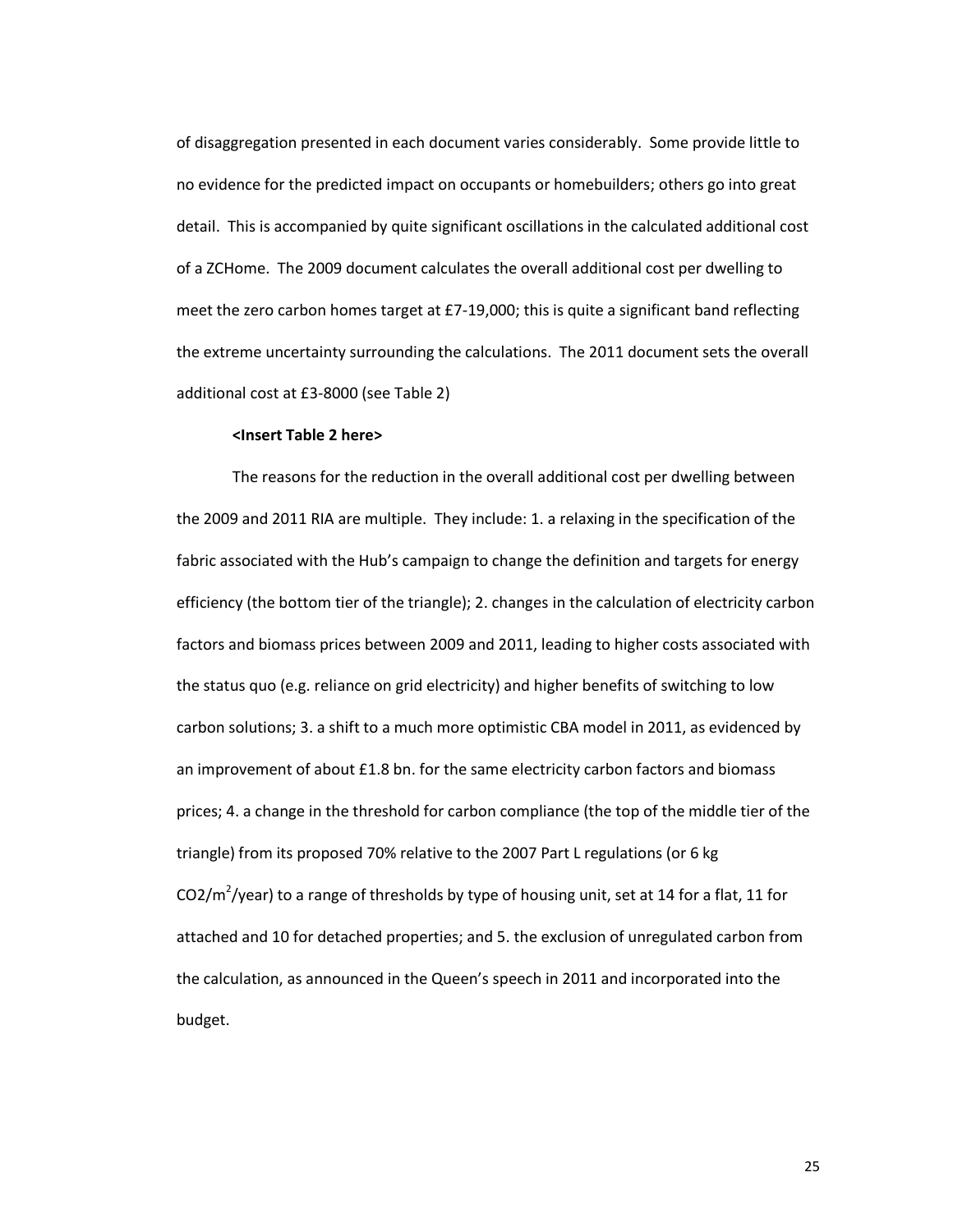Turning to more detailed comparisons in the calculation of costs and benefits at the level of single housing units, the much greater variation in the costs in 2009 relative to 2011 also reflect a change in the source of evidence. In 2009, the DCLG relied on individual consultants from a number of large engineering consultancies to provide them with information on the relevant parameters of a unit house and its carbon emissions. Consultancies varied in how they defined the relevant parameters and in the values supplied. To give but one example, consultancies differed in the assumed averaged number of m<sup>2</sup> in a standard flat. This mattered for the RIA authors because an extra 2 m<sup>2</sup> of floor space leads to an extra 2 m<sup>2</sup> of carbon generation. This difference, multiplied by thirty years, multiplied by the estimated number of flats in the UK can be quite significant.

Returning to the question of the relation between RIA evidence and the policy process, the comments above attest to the very strong impact of the shifting configuration of actors and venues associated with policy design on the content of government produced RIAs. In 2011 the DCLG would seem to have adopted the Zero Carbon Hubs specifications, with around 80% of the models referenced coming from them. This influence is equally evident in the framing of options. The 2011 RIA presented three options, one of which was based directly on the ZCHub's recommendations and was labelled as the governments preferred option.

If one now asks about the impact of the RIAs on policy design, the answer is more difficult to establish. This is in part due to the complexity (discussed above) and in part due to the mutual constitution of the ZCHub's evidence and that contained in the RIA. The most judicious answer is that it is the wrong question. Scholars of RIAs have spent much time seeking to distinguish between different uses of RIAs, including portraying policy-making as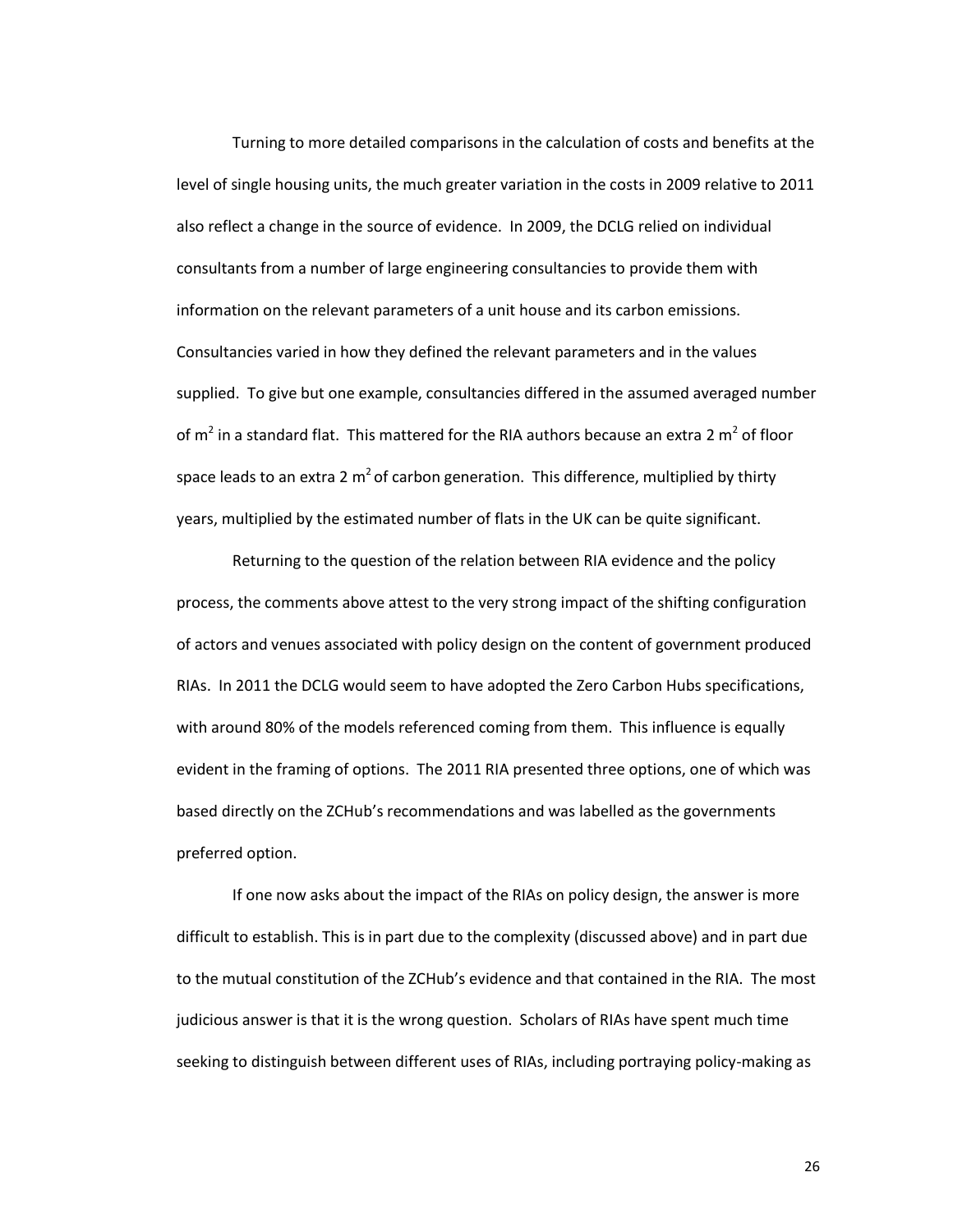rational, power, management and creating images of accountability [\(Radaelli, 2010\)](#page-41-13). Most studies find that RIAs are rarely consulted in policy making. However, this observation overlooks the extent to which they serve to affirm other types of evidence produced in the policy process. In the case of the ZCHub, this would certainly seem to be the case. When it came to decisions about what should happen in 2016, RIAs would seem to have played an important role in authorizing evidence and thereby recommendations coming from the Zero Carbon Hub.

# **Problem definition: the top tier**

With the bottom and middle tiers of the triangle specified, the ZCHub began to apply a now familiar approach to the final top tier of the triangle, labelled 'allowable solutions'. While this development is outside of the formal scope of this paper – in large part because was not yet resolved at the time of writing - a few comments serve to indicate the classificatory and definitional issues involved. As with the lower two tiers, the policy formulation process has been marked by the ongoing production of reports [\(ZCH, 2011a,](#page-41-14) [2012,](#page-41-15) [2013\)](#page-41-16) official consultation documents [\(DCLG, 2014\)](#page-39-15), RIAs [\(DCLG, 2013\)](#page-39-16) ,relatively transparent public debates organized by the ZCHub and less visible discussions behind closed doors.

Of all the tiers, the one for allowable solutions is the most novel. The first two tiers involved efforts to reduce the demand for energy through changes to the physical building and the recovery of energy using low and zero carbon technologies. As a problem in policy formulation, the specification of these tiers involved identifying the technical limitations (such as available roof area) and setting an appropriate minimum target that was technically and commercially achievable on the dwelling. Both, it should be noted, are familiar types of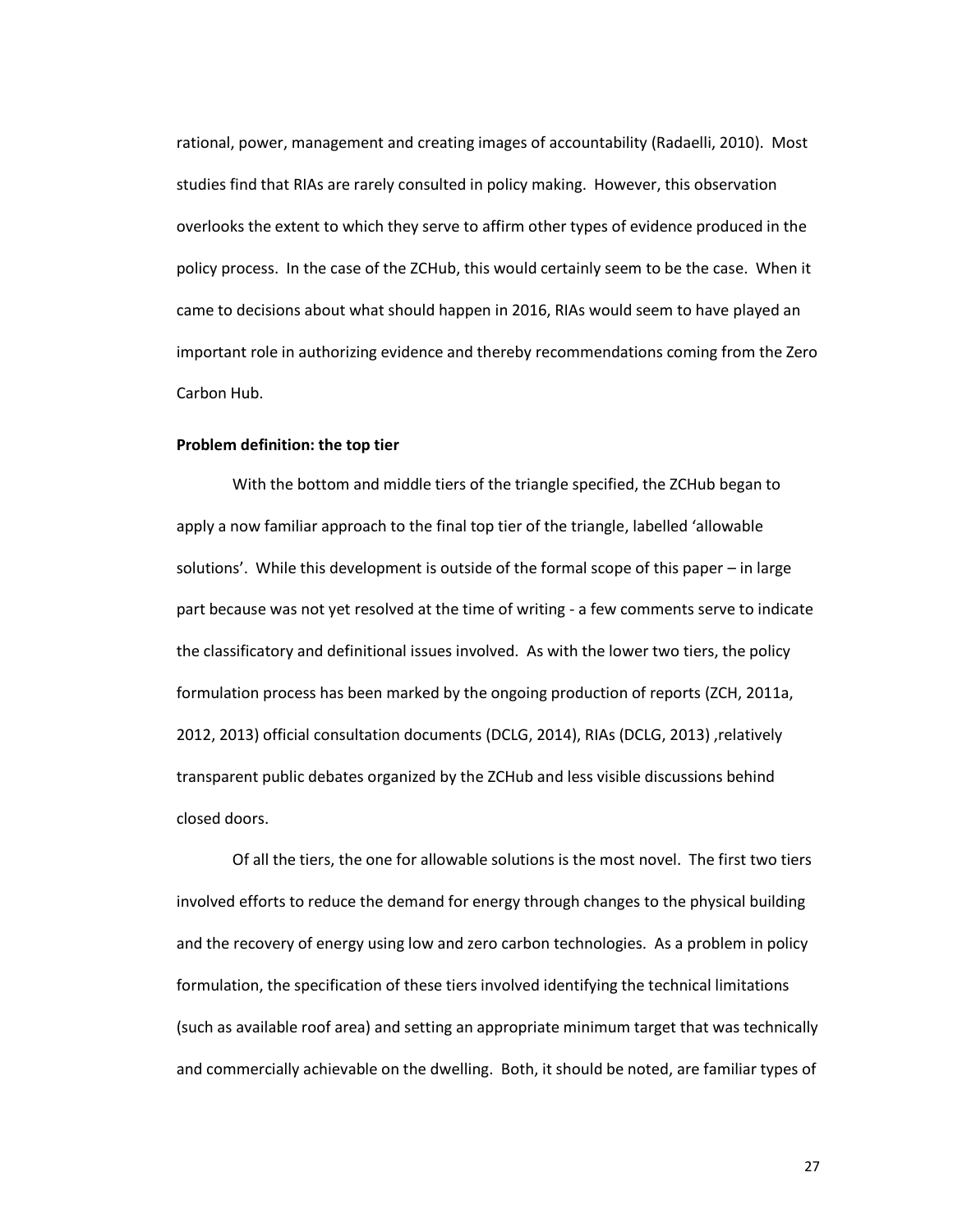problem which the construction industry knows how to address. Thus while the range of possible categories and the level of targets were novel and open, the types of consideration deemed relevant were familiar. In contrast, when it comes to allowable solutions, both the definition of the problem and the range of solutions involve a break with existing ways of thinking.

At the core of the concept is the idea that, through allowable solutions, house builders will be required to pay for the emissions that they were unable to reduce or mitigate through the fabric and technologies. The concept raises many questions, including: "How much to pay (i.e. what should the price of carbon be)?", "Who to pay (i.e. local government, national government, private schemes)?","For what (connected/unconnected, abatement projects)?" and finally, "What counts as an allowable solution?" While no final decisions have yet been made, a number of categories have begun to emerge. These include: a distinction in the price of carbon between market based, fixed, capped and minimum; solutions which are connected vs. non-connected to the physical building; and solutions which are prescribed vs those which are not. Other outstanding decisions include things like: Whether a third party should administer the fund and if so, should it be Local Authorities, National Government or a private organization? and distinctions surrounding the use of money generated (does it have to create the same amount of carbon abatement as that needed to reach the mythical 'zero' target on site or can it be fueled into a general pot of money)?

#### **DISCUSSION**

The analysis above began with two empirical questions and two theoretical approaches. The empirical questions concerned the shifting definitions of ZCHomes over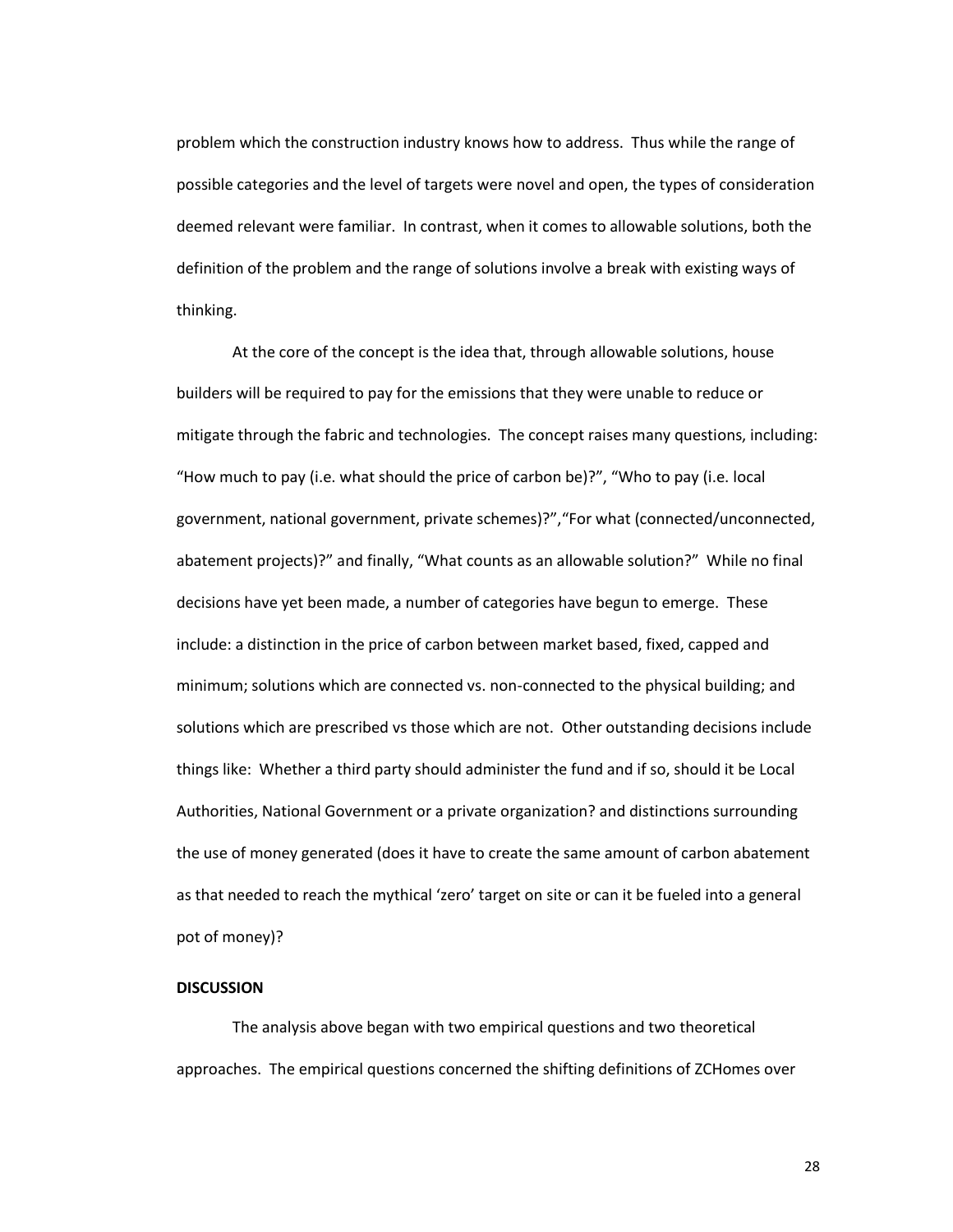the course of the policy process and the role of evidence. Since 2006, all three terms in the concept have undergone extensive redefinition. The term 'zero' has moved from a vague aspiration to a % reduction in carbon emissions relative to Part L of the Building Regulations to a set of targets expressed in CO<sub>2</sub>e/m<sup>2</sup>/year which vary by the type of house plus something called 'allowable solutions.' While the latter have yet to be defined, it has been decided that they are financial rather than physical solutions which involve some kind of carbon offset. The term carbon has changed units and then been reduced, to become regulated carbon dioxide equivalent  $(CO<sub>2</sub>e)$ . Finally, the term 'homes' has undergone numerous re-specifications. It began as a single physical unit, which included the activities of its occupants and anything physically connected to it. The omission of unregulated carbon excluded occupants from the concept, while the financial definition of allowable solutions extended its parameters far beyond the physical building or even the site.

Throughout this process evidence in the form of consultation documents, scientific and technical reports and RIAs, figured centrally. Far from entering into the story as an external input, the production of evidence was the primary vehicle by which different actors developed their ideas and promoted them. The DCLG commissioned reports and produced RIAs. The ZCHub engaged a wide variety of stakeholders in extensive collective reflection, learning and negotiation over each parameter.

Theoretically, the discussion demonstrates the contribution of a theory of framing and sociology of classifications to the study of policy and evidence. The theory of policy framing draws attention to the shifting definitions of the policy problem, namely ZCHomes, and the way in which different definitions were developed and promoted by different actors in the lengthy process of policy design. It also points to the importance of policy venues for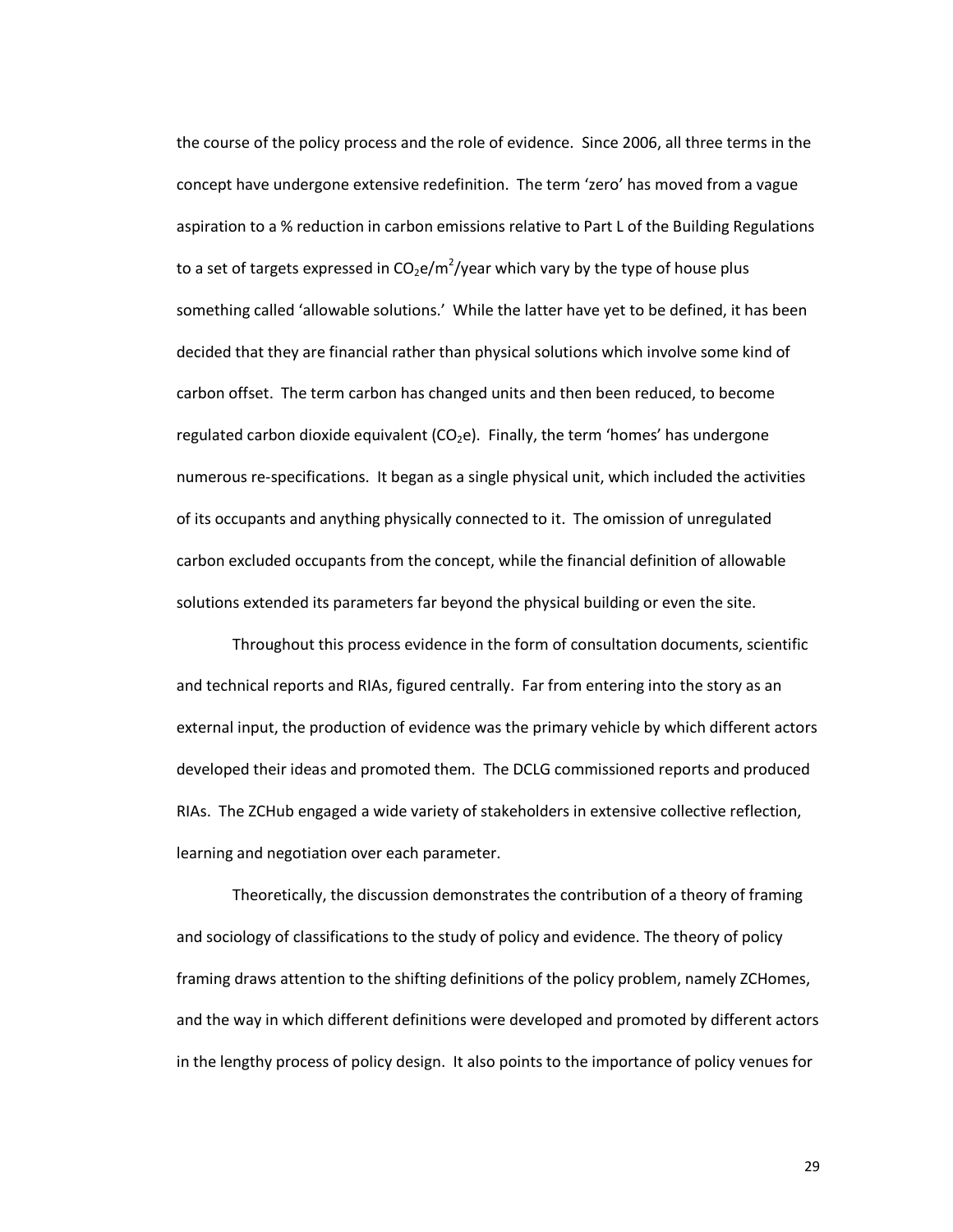both the policy process and the evidence production process. A key shift in the story came with the creation of the ZCHub. The displacement of the policy process from a relatively obscure process within the confines of ministerial departments (albeit with external inputs from consultations and commissioned reports) to a far more public process had a number of effects. First, it involved a far broader range of stakeholders in policy formulation; secondly, it opened to public reflection an otherwise closed process and thirdly, because of this, it shifted the focus of stakeholder engagement from observations on a set of already defined options to negotiation of the parameters and values which informed them. The result, in this instance, was a more "realistic" policy (in the sense of combining substantive commitments to low energy buildings with sensitivity to current commercial constraints).

Turning to the emerging specification of ZCHomes, the sociology of classifications focused attention on the content of the different definitions. More specifically it pointed to the conceptual 'infrastructure' which contributed to the selection of parameters and assignments of values appearing in the different types of evidence in circulation throughout the process. A basic premise in the sociology of classification is that once authorized, this 'topography' of classifications effectively include and exclude particular things from the definition of the problem and set path-dependencies which shape what is imaginable and actionable in the definition, design and implementation of the policy problem.

In the case of the problem of ZCHomes, a number of categories proved to be critical in the framing of the problem. These included: the delineation of the problem into three categories and their representation in a triangle. These included: (fabric) energy efficiency, carbon compliance and an, as of yet not fully defined, category for 'allowable solutions'. Once introduced the definitions and boundaries (targets and thresholds) which populated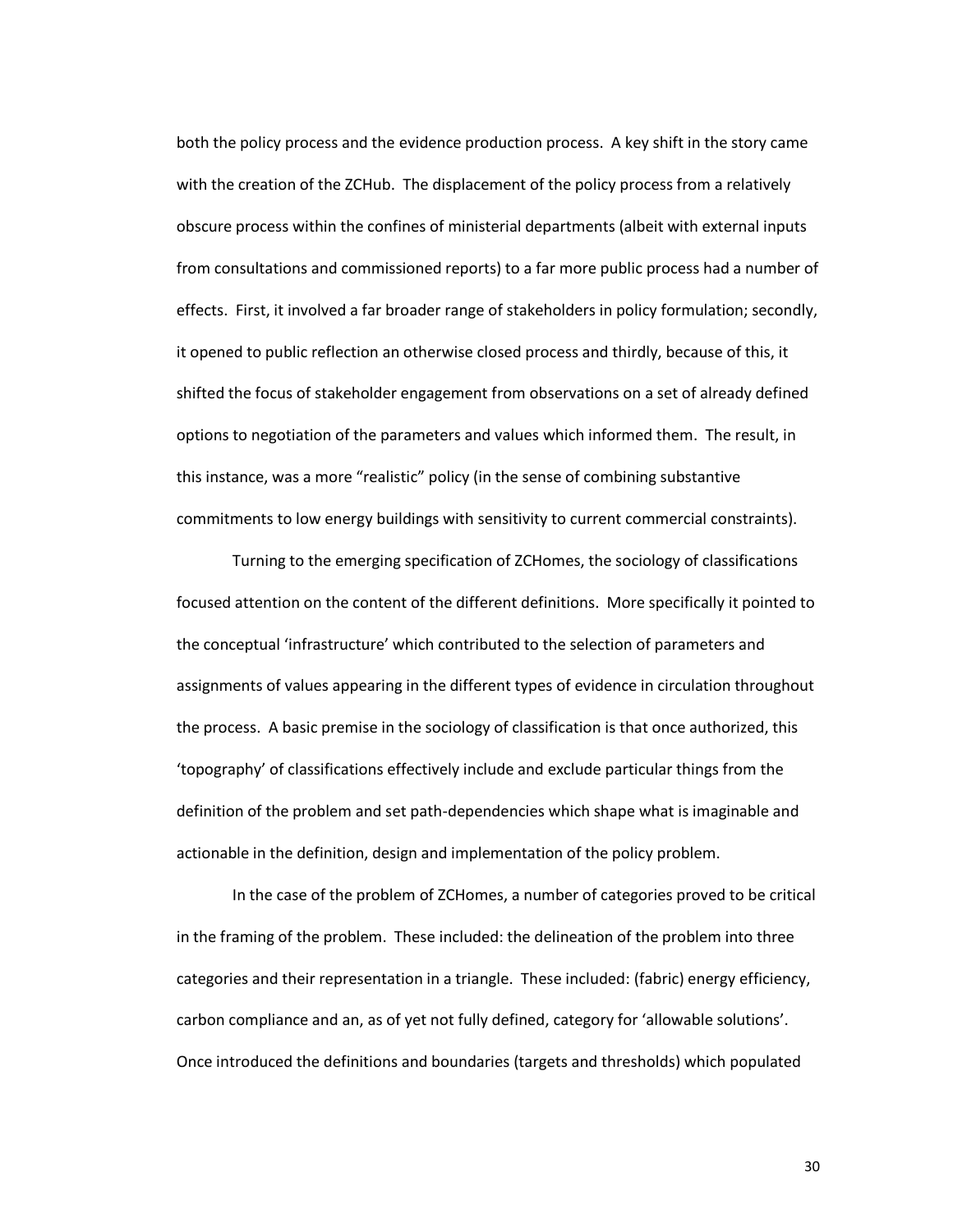the triangle structured the policy design process and the focus of negotiations. It also privileged a fabric first approach to sustainability, which is consistent with both economists' and the industry's interest in starting with the 'low hanging fruit'.

An examination of those discussions also highlighted the introduction of a number of overlapping parameters. A key dimension was the variation of targets by type of house (flats, attached and detached). As indicated above, this dimension is specific to the UK. While the ZCHub is clear that its recommendations were technology neutral, this dimension would seem to reflect the industry's current preference for solar. As Lees and Sexton[\(2013\)](#page-40-11) have argued, solar is the only technology where the amount of roof space is relevant for the definition of zero carbon. A second parameter framing the discussion involved the distinction between regulated and unregulated energy. The restriction of the definition of "carbon" to the latter restricted the industry's responsibility to aspects of energy use over which they have some influence; it also significantly watered down the ambitions of the initial proposal. Finally, the definition of carbon is striking for what was discussed as well as what was not discussed. Nowhere in the documents is embodied carbon even mentioned.

# **CONCLUSION**

In closing it is helpful to reflect on the contribution of this paper to the themes of the special issue and on the limitations of the study. The story of ZCHomes as told above engages with a number of themes in this special issue, albeit from a slightly different angle than that proposed in the initial call. Relevant issues include: the location of expertise, linkages between policy formulation and evidence, ownership of data and the implication of all three issues for transparency. The case suggests the value of extra-governmental venues, which bring together ministerial representatives with a range of stakeholders from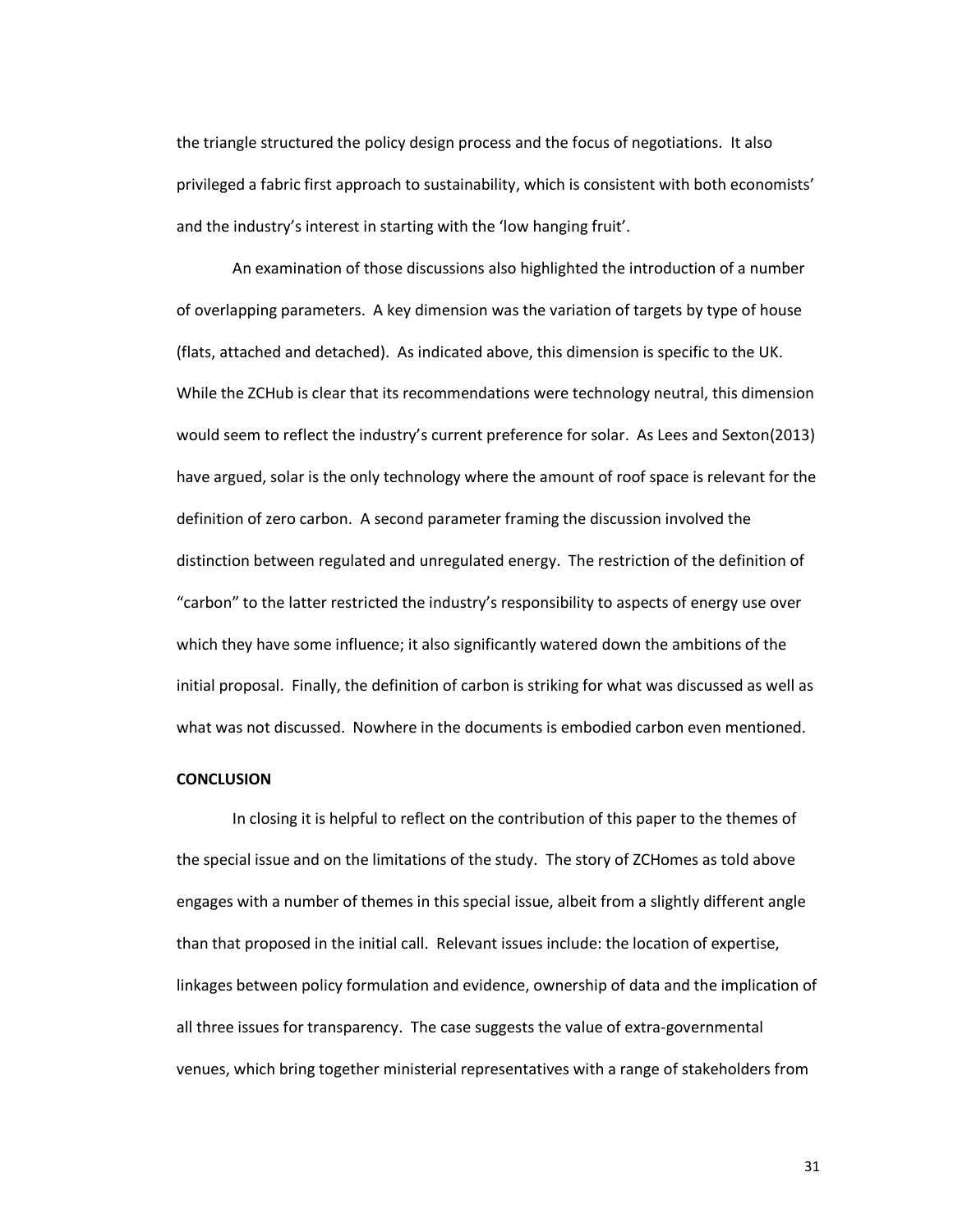both industry and civil society. The significance of the ZCHub can be seen in the comparison between the government's usual consultation exercises and the activities of the Hub. Most consultation processes offer extra-governmental bodies and individuals the opportunity to comment on a relatively narrow set of questions, often with a pre-fixed set of options. In contrast, the ZCHub provided (or rather created) an opportunity for multiple stakeholders to weigh in on the *framing* of problem and the parameters informing the policy aims and objectives.

This shift from the use of stakeholder engagement to legitimate an already fixed set of policy options to their involvement in the specification of those options provides a powerful model both for the design and legitimation of new policies. Its distinctiveness lies in the shift in the role of evidence (and associated options) from an external input to an object of negotiation and collective learning. Finally, when it comes to ownership, the example suggests that the crucial issue is not (only): "Who owns the data base", but (also): "Who frames it?" where framing is seen as an ongoing process rather than a one time act. In response to the question: "Can the processes and assumptions underpinning selection of options be made more transparent?" The answer this paper offers is yes, but only if the focus shifts from the selection of options to their formulation

When it comes to RIAs, the case of ZCHomes adds to a growing body of evidence regarding the frequent irrelevance of these documents for actual policy decisions [\(Hertin,](#page-40-13)  [Jordan, et al., 2009;](#page-40-13) [Meuwese, 2008;](#page-40-14) [Torriti & Lofstedt, 2012\)](#page-41-17). Far from suggesting that this type of exercise be eliminated, the analysis highlights the conditions under which RIAs and cost benefit analyses may or may not matter. The closer the parameters framing the policy goals are to those figuring in the RIA, the more likely they are to influence policy decisions.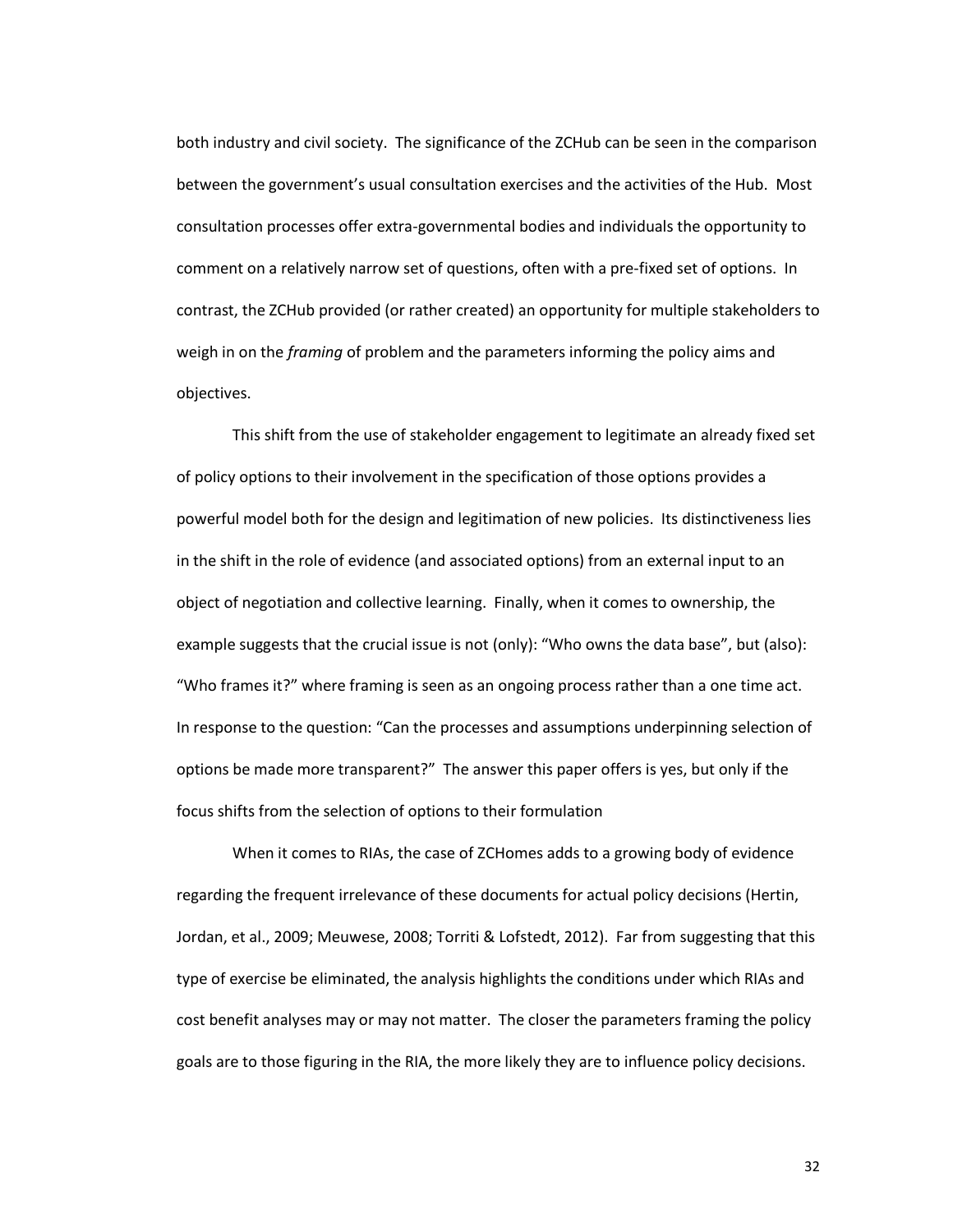In the same way that current views of evidence would benefit from recognition of the mutual constitution of policy frames and evidence frames, so too policymakers views of RIAs would benefit from greater awareness of the origin and content of key assumptions.

Finally, it is important to underline the limitations of this study. As indicated above, the paper focuses on one aspect of the evidence-policy relation, namely the circulation of categories across policy and evidence frames. Given the complexity of the case, documentary analysis was limited to the policy for ZCHomes in its narrowest sense. Documents concerning the parallel and intimately related development of Part L of the Building Regulations and the Code for Sustainable Homes (CfSH) were not incorporated into the analysis. This decision, in turn, obscured the relation between policy formulation, evidence and implementation.

The study also focused on the first two tiers of the triangle. Two considerations informed that decision. First, decisions surrounding these tiers were completed at the time of the analysis and thus amenable to documentary analysis. Secondly, both tiers (fabric and renewable technologies) engaged the physical structure of the home and as such, they involved "simpler" problems, at least for construction professionals. The third phase, allowable solutions, involves financial and market mechanisms, with the far greater openness which this implies.

A third issue concerns the specificity of this case. While the case of zero carbon homes may be unusual in the initial under-specification of the policy aim, the reliance on operational definitions to give content to broader policy goals is not. Much of the current agenda for low carbon and sustainable construction involves highly abstract, ill defined goals whose content is specified through the framing of evidence, objectives and even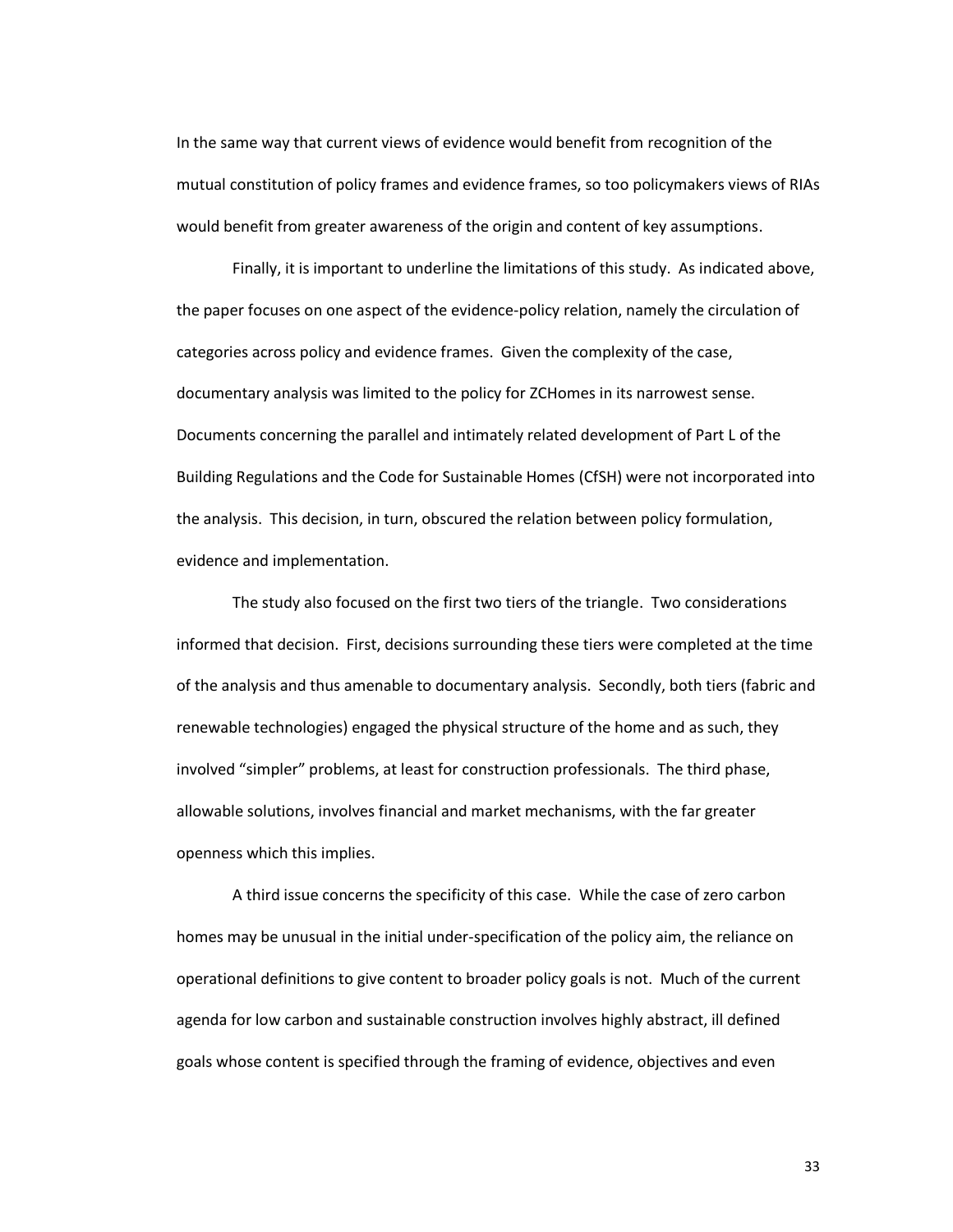instruments. In this context, it is worth noting that the national plans sent to the European Commission by 28 Member States varied substantially reflecting different levels of development of national policies. The objectives varied based on different definitions of (near) Zero Carbon. Thus, while the UK efforts have focused on defining Zero Carbon standards, in the Netherlands the objective consists of "zero energy buildings", in Denmark and France "positive energy buildings" and in Germany "climate neutral new buildings"; Numerical indicators ranged from 0 kWh/m<sup>2</sup> to 220 kWh/m<sup>2</sup> [\(ECEEE, 2014;](#page-39-17) Marszal et al., [2011;](#page-40-15) [Satori, Napolitano, & Voss, 2012\)](#page-41-18).

As for the policy process, the case of ZCHomes (and of the ZCHub) is indeed unique; but not necessarily irrelevant to reflection on evidence and policy more generally. One of the unintended consequences of a rupture in the standard policy process was to subject some of the implicit assumptions in the DCLG's initial framing of the problem and in the RIAs to to critical scrutiny, thereby making them visible. Far from a posing a problem this would seem to be a great achievement. In terms of lessons learned, the key point is not that policy makers need to work harder to produce more objective evidence but rather that they need to render it more transparent and bring it more visibly and critically into the policy process, recognizing the power of underlying classifications.

#### Supplementary files

Further detailed information containing the Appendix mentioned in this article can be found in the online supplementary file at http://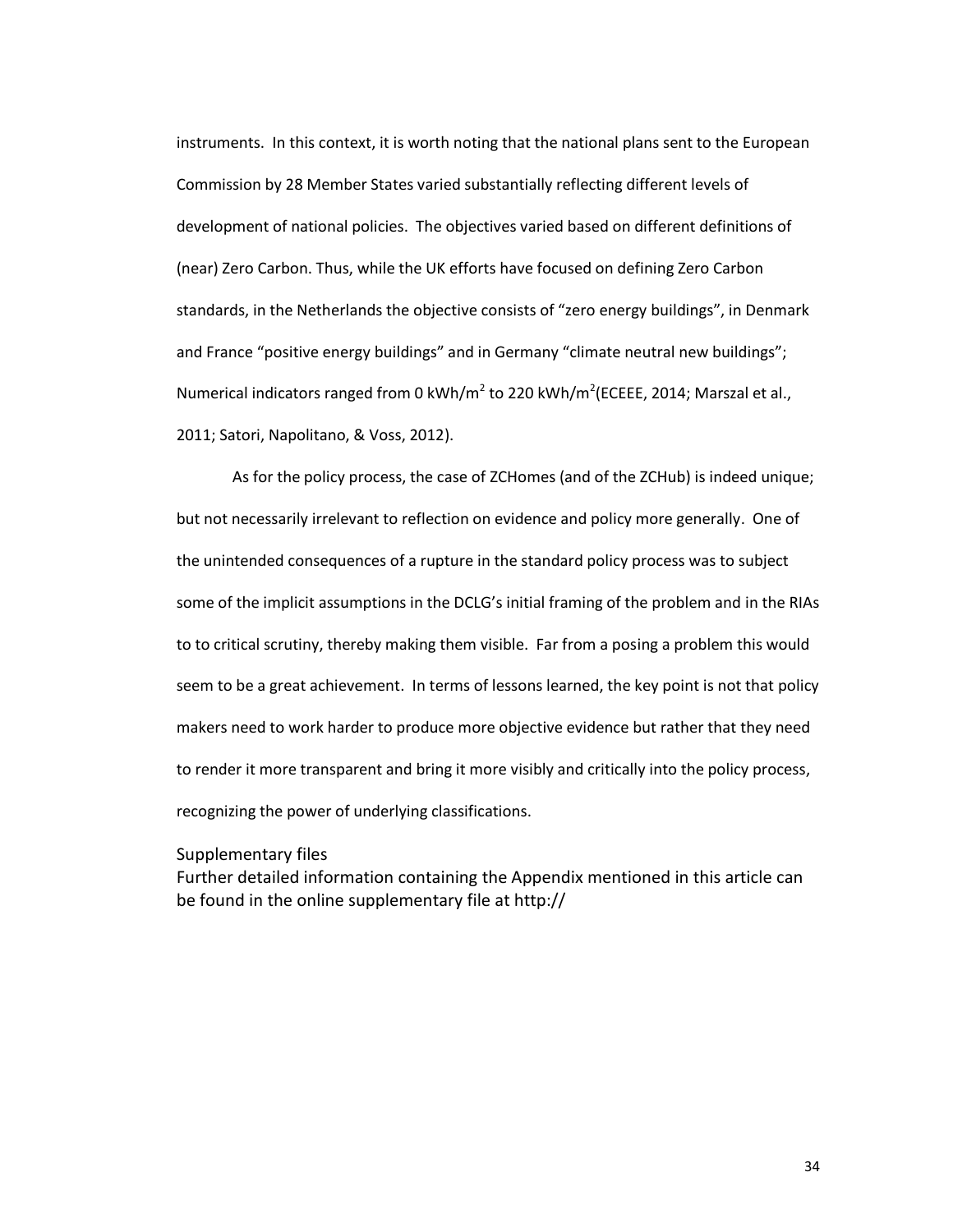



**Figure 1** Policy development timeline for the specification of zero carbon homes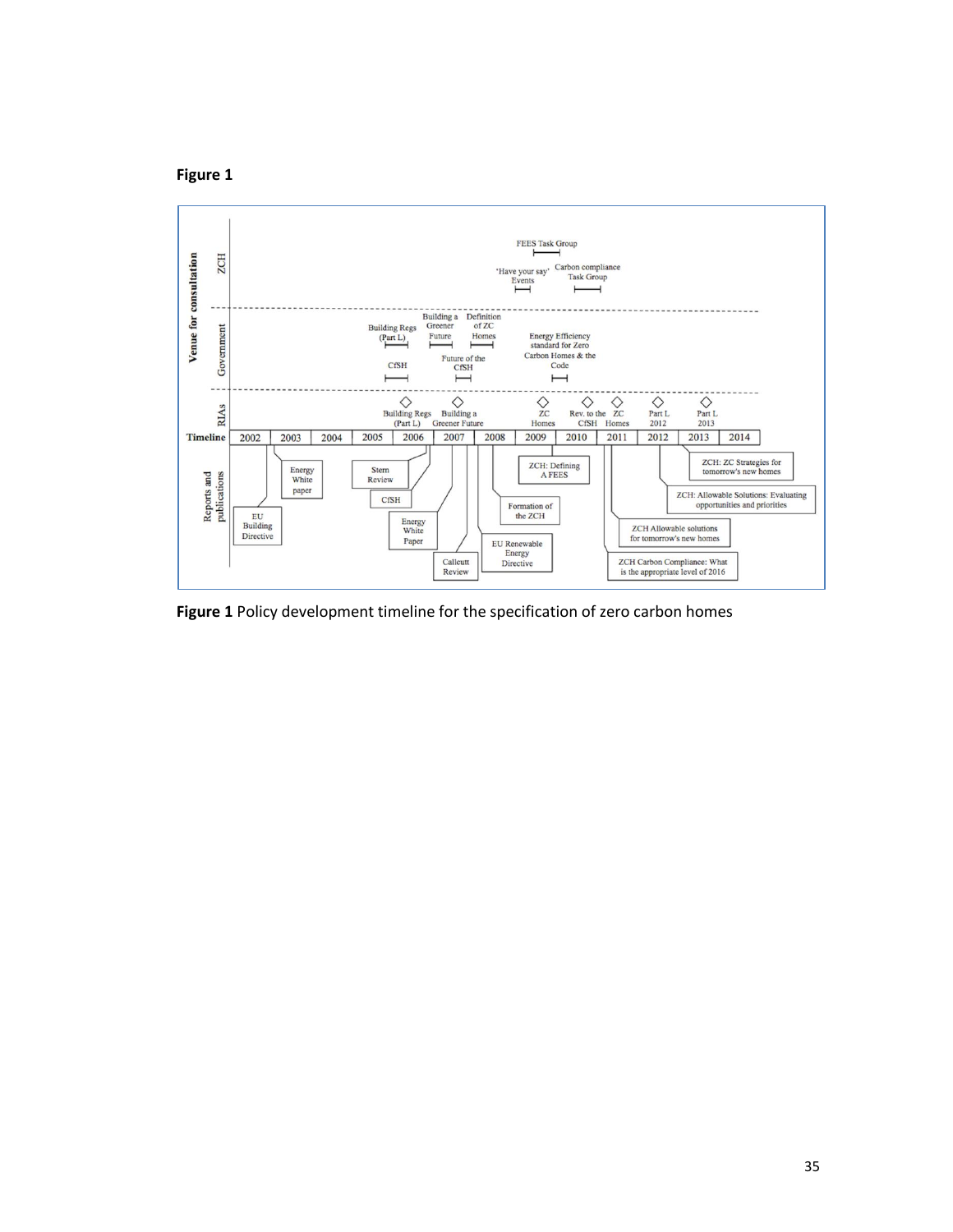**Figure 2**



*Source:* ZCH (2010)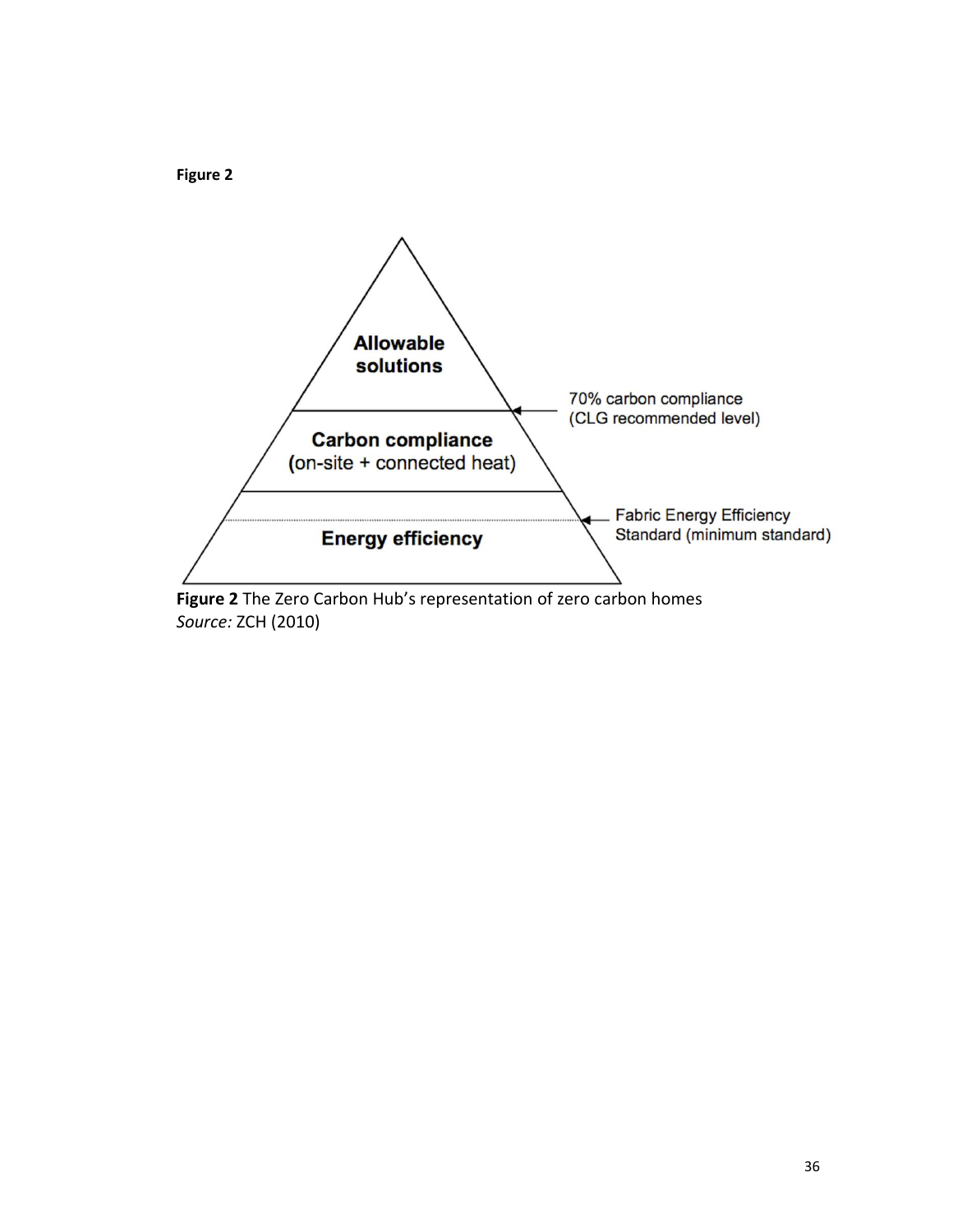# **Table 1**

|                                                                                   | 2010         | 2013           | 2016         |
|-----------------------------------------------------------------------------------|--------------|----------------|--------------|
| Energy/carbon improvement as<br>compared to Part L (Building<br>Regulations 2006) | 25%          | 44%            | zero carbon  |
| Equivalent energy/carbon standard<br>in the Code                                  | Code level 3 | l Code level 4 | Code level 6 |

**Table 1**: Correspondence between levels in the Code for Sustainable Homes (CfSH) and targets for the progressive move to zero carbon homes

*Source:* [\(DCLG, 2007c, p.10\)](#page-39-10)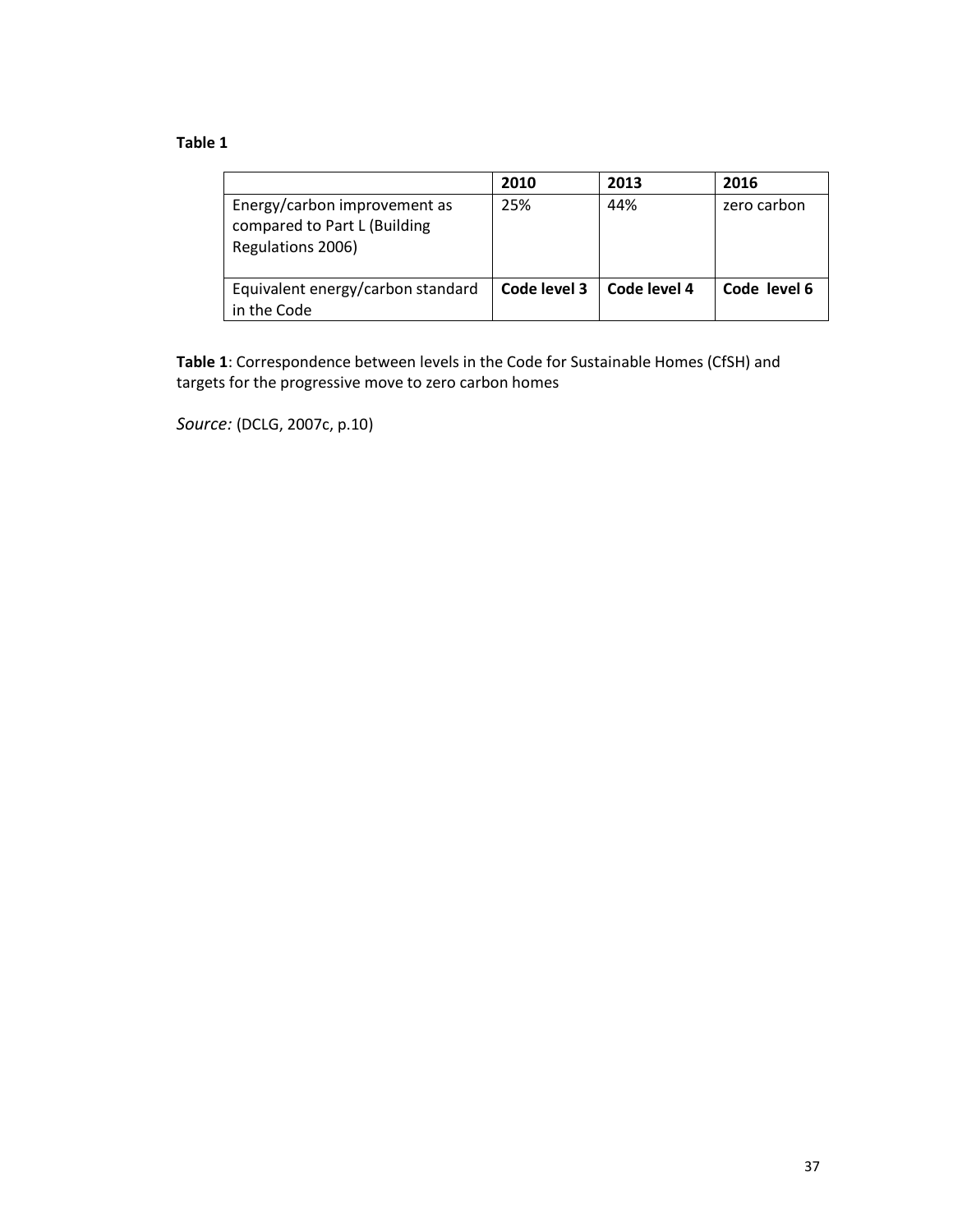# **Table 2**

|                                                                | 2006 part L<br><b>RIA</b> | 2007 Building<br>a Greener<br><b>Future RIA</b> | <b>2009 ZCH RIA</b>                            | <b>2011 ZCH RIA</b>                            | 2012 part L<br>amendment<br><b>RIA</b>         |
|----------------------------------------------------------------|---------------------------|-------------------------------------------------|------------------------------------------------|------------------------------------------------|------------------------------------------------|
| Overall cost of<br>measure per<br>home $(f)$                   | $15,000 -$<br>40,000      | $15,000 -$<br>40,000                            | $7,000 -$<br>19,000                            | $3,000 - 8,000$                                | $2,200 - 7,500$                                |
| Fuel costs<br>(p/Kw)                                           | 4.12                      |                                                 | 7.4                                            |                                                | 5.23                                           |
| Social cost of<br>carbon (£ per<br>tonne of carbon<br>dioxide) | 70                        | 70                                              | 50 (non-<br>$traded) + 21$<br>$(trained) = 71$ | 50 (non-<br>$traded) + 21$<br>$(trained) = 71$ | 50 (non-<br>$traded) + 21$<br>$(trained) = 71$ |
| Cost of<br>allowable<br>solutions per<br>home $(f)$            |                           |                                                 | $1,375 - 2,118$                                | $1,375 - 2,118$                                | $1,375 - 2,118$                                |

**Table 2** Elements of CBA in RIAs on Zero Carbon Homes and Part L of the Building Regulations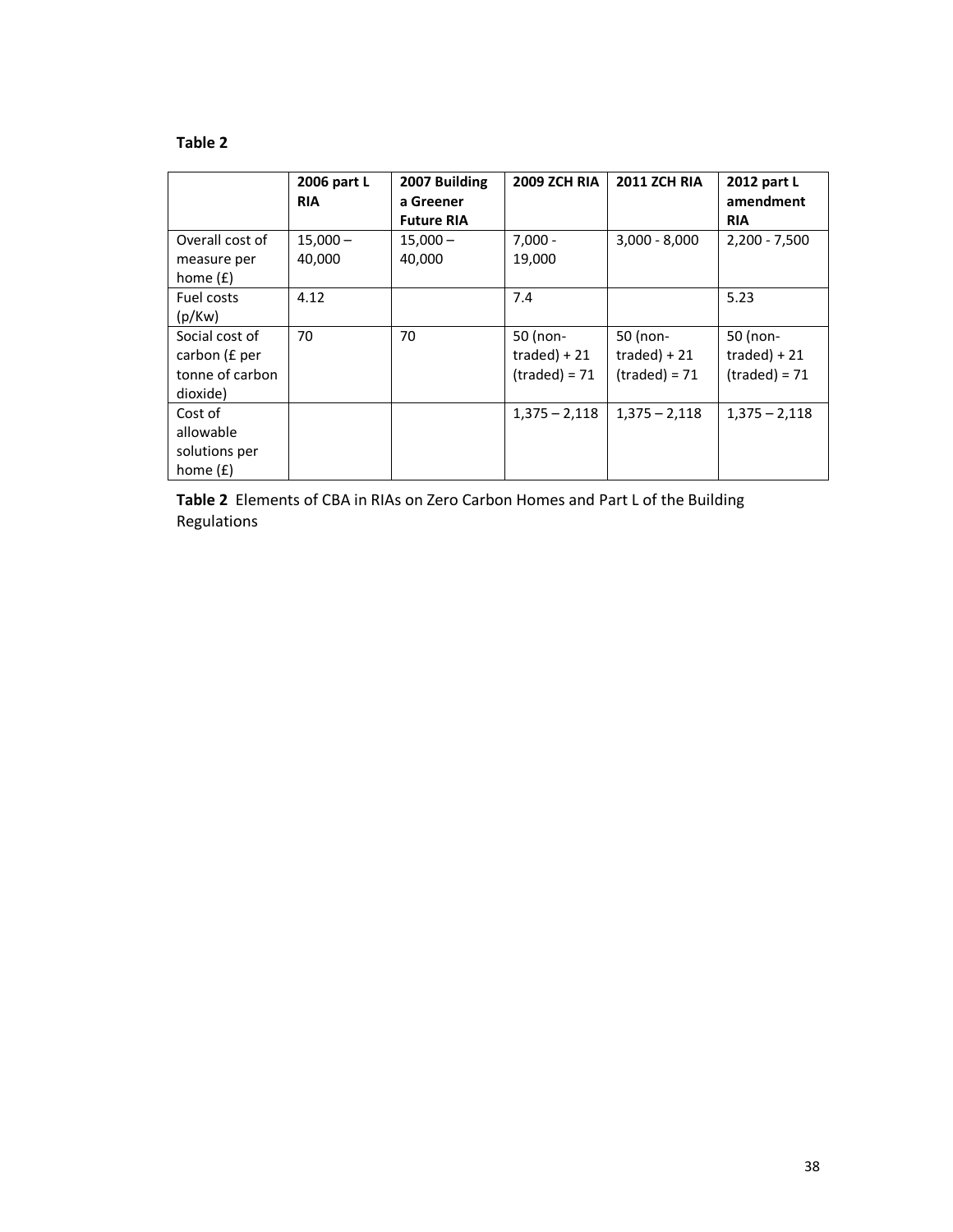- <span id="page-39-5"></span>Berger, P. L., & Luckmann, T. (1966). *The Social Construction of Reality: A Treatise in the Sociology of Knowledge*. Garden City, NY: Anchor Books.
- <span id="page-39-0"></span>Botterill, L. C., & Hindmoor, A. (2012). Turtles all the way down: Bounded rationality in an evidence-based age. *Policy Studies, 33*(5), 367-379.
- <span id="page-39-4"></span>Bowker, G. C., & Star, S. L. (1999). *Sorting things out: Classification and its consequences*. Cambridge, MA: MIT Press.
- <span id="page-39-6"></span>Bryman, A., & Bell, E. (2003). *Business Research Methods*. Oxford: Oxford University Press.
- <span id="page-39-7"></span>Calcutt, J. (2007). *The Calcutt Review of House Building Delivery*. Wetherby: CLG Publications.
- <span id="page-39-8"></span>DCLG. (2006). *Building A Greener Future: Towards Zero Carbon Development, Consultation*. Wetherby: DCLG Publications,.
- <span id="page-39-11"></span>DCLG. (2007a). *Building a Greener Future: Towards Zero Carbon Development. Analysis Report of Consultation Responses.* Wetherby: DCLG Publications.
- <span id="page-39-9"></span>DCLG. (2007b). *Final Regulatory Impact Assessment: Building a Greener Future*. Wetherby: DCLG Publications.
- <span id="page-39-10"></span>DCLG. (2007c). *The future of the Code for Sustainable Homes – Making a rating mandatory: Consultation July 2007. Summary of Responses*. Wetherby: DCLG Publications.
- <span id="page-39-12"></span>DCLG. (2008). *Definition of Zero Carbon Homes and Non-Domestic Buildings: Consultation*. Wetherby: DCLG Publications.
- <span id="page-39-14"></span>DCLG. (2011). *Zero Carbon Homes. Impact Statement*. Wetherby: DCLG Publications.
- <span id="page-39-16"></span>DCLG. (2013). *Next steps to zero carbon homes - Allowable solutions. Impact Assessment*. London: Wetherby.
- <span id="page-39-15"></span>DCLG. (2014). *Next steps to zero carbon - Allowable solutions. Government responses and summary of responses to the consultation*. London: Wetherby.
- <span id="page-39-3"></span>Dunlop, C. A. (2010). The temporal dimension of knowledge and the limits of policy appraisal: biofuels policy in the UK. *Policy Science, 43*, 343-363.
- <span id="page-39-17"></span>ECEEE. (2014, consulted on 07 December 2014). Understanding (the very European concept of) Nearly Zero-Energy Buildings - Steering through the Maze #2. *REPORT FROM THE COMMISSION TO THE EUROPEAN PARLIAMENT AND THE COUNCIL Progress by Member States towards Nearly Zero-Energy Buildings, COM(2013) 483 final/2*
- <span id="page-39-1"></span>Ezrahi, Y. (1990). *The descent of Icarus: Science and the transformation of contemporary democracy*. Cambridge, MA: Harvard University Press.
- <span id="page-39-13"></span>Gardiner, J. (2013, 15 October 2013). Osborne tried to block zero carbon pledge, *Building Magazine*. Retrieved from [http://www.building.co.uk/osborne](http://www.building.co.uk/osborne-tried-to-block-zero-carbon-pledge/5062634.article)[tried-to-block-zero-carbon-pledge/5062634.article](http://www.building.co.uk/osborne-tried-to-block-zero-carbon-pledge/5062634.article)
- <span id="page-39-2"></span>Grice, J. (2011/2003). The green book: Appraisal and evaluation in central government. London: HM Treasury.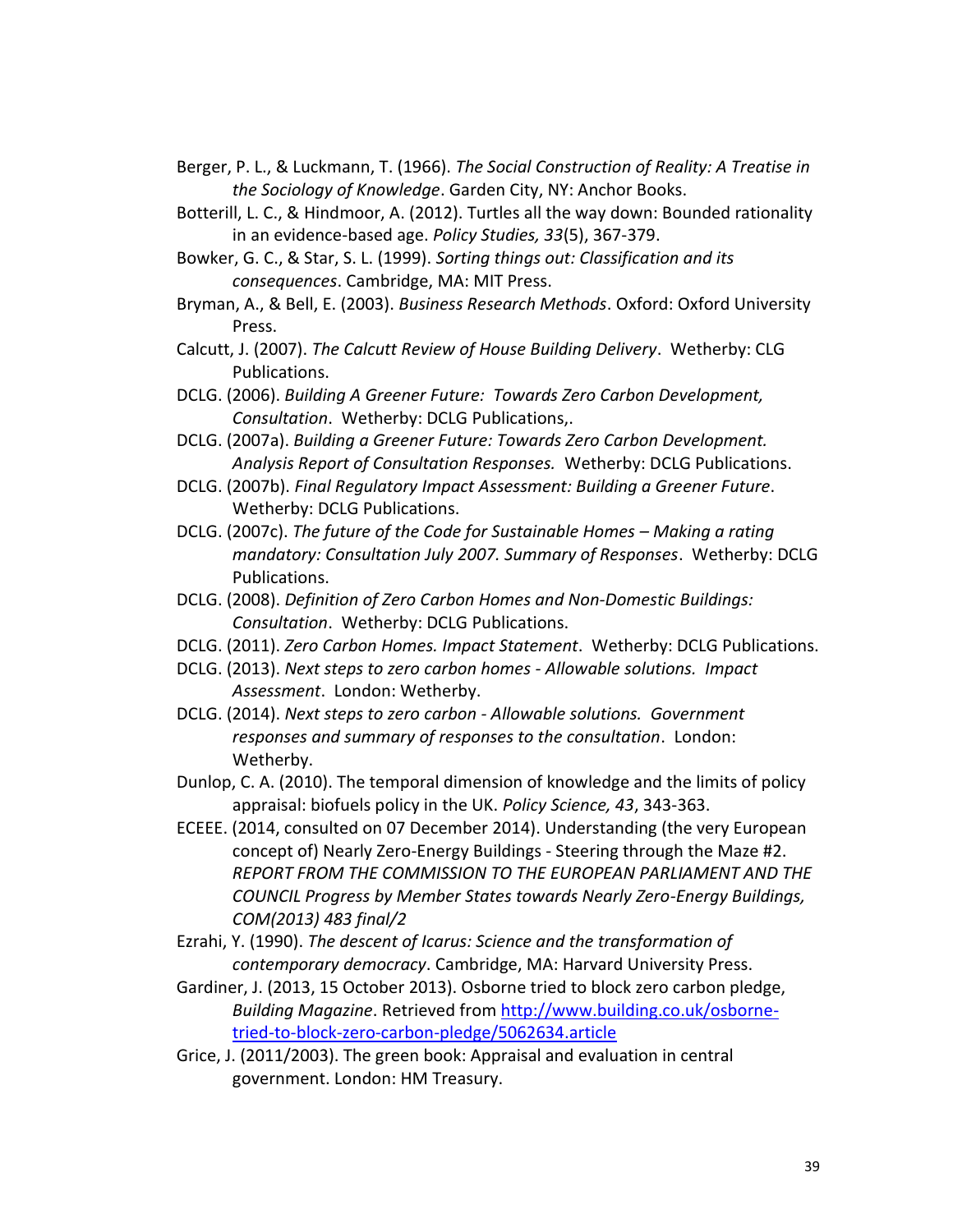- <span id="page-40-1"></span>Hallsworth, M., Parker, S., & Rutter, J. (2011). Policy making in the real world: Evidence and analysis. London: Institute for Governnment.
- <span id="page-40-8"></span>Harrington, W., & Morgenstern, R. D. (2004). Evaluating regulatory impact analyses. Washington, D.C.: Resources for the Future.
- <span id="page-40-4"></span>Head, B. (2010). Reconsidering evidence-based policy: Key issues and challenges. *Policy and Society, 29*, 77-94.
- <span id="page-40-10"></span>Healy, J. (2009). *Ministerial Statement: Eco Towns and Zero Carbon Homes*. [http://www.publications.parliament.uk/pa/cm200809/cmhansrd/cm090716](http://www.publications.parliament.uk/pa/cm200809/cmhansrd/cm090716/wmstext/90716m0002.htm) [/wmstext/90716m0002.htm.](http://www.publications.parliament.uk/pa/cm200809/cmhansrd/cm090716/wmstext/90716m0002.htm)
- <span id="page-40-13"></span>Hertin, J., Jordan, A., Turnpenny, J., Nilsson, M., Russel, D., & Björn, N. (2009). Rationalising the policy mess? Ex ante policy assessment and the utilisation of knowledge in the policy process. *Environment and Planning A, 41*, 1185- 1200.
- <span id="page-40-5"></span>Hertin, J., Turnpenny, J., Jordan, A., Niilsson, M., Russel, D., & Nykvist, B. (2009). Rationalising the policy mess? Ex ante policy assessment and the utilization of knowledge in the policy process. *Environment and Planning A, 21*(5), 1185- 1200.
- <span id="page-40-7"></span>Hood, C. C., & Margetts, H. Z. (2007). *The Tools of Government in the Digital Age*. Basingstoke: Palgrave Macmillan.
- <span id="page-40-6"></span>Kaunert, C., & Léonard, S. (2012). The development of the EU asylum policy: venueshopping in perspective. *Journal of European Public Policy, 19*(9), 1396-1413.
- <span id="page-40-11"></span>Lees, T., & Sexton, M. (2013). An evolutionary innovation perspective on the selection of low and zero carbon technologies in new housing. *Building Research & Information*.
- <span id="page-40-2"></span>Lenihan, A. (2013). Lessons from abroad: International approaches to promoting evidence-based social policy. London: Alliance for Useful Evidence.
- <span id="page-40-15"></span>Marszal, A. J., Heiselberg, P., Bourrelle, J. S., Musall, E., Voss, K., Satori, I., & Napolitano, A. (2011). Zero energy building - A review of definitions and calculation methodologies. *Energy and Buildings, 43*(4), 971-979.
- <span id="page-40-14"></span>Meuwese, A. C. M. (2008). *Impact assessment in EU lawmaking*. London: Wolters Kleuwer.
- <span id="page-40-0"></span>Monaghan, M. (2010). Adversarial policies and evidence utilization: Modeling the changing evidence and policy connection. *German Policy Studies, 6*(2), 17-52.
- <span id="page-40-12"></span>Nichols, W. (2011, 23 March 2011). Budget 2011: Green builders furious at watering down of "zero-carbon" home standards, *businessGreen*. Retrieved from [http://www.businessgreen.com/bg/news/2036823/budget-2011-green](http://www.businessgreen.com/bg/news/2036823/budget-2011-green-builders-furious-watering-zero-carbon-home-standards)[builders-furious-watering-zero-carbon-home-standards](http://www.businessgreen.com/bg/news/2036823/budget-2011-green-builders-furious-watering-zero-carbon-home-standards)
- <span id="page-40-9"></span>Orton, J. D. (1997). From inductive to iterative grounded theory: Zipping the gap between process theory and process data. *Scandinavian Journal of Management, 13*(4), 419-438.
- <span id="page-40-3"></span>Porter, T. (1995). *Trust in Numbers: the pursuit of objectivity in science and public life*. Princeton, NJ: Princeton University Press.